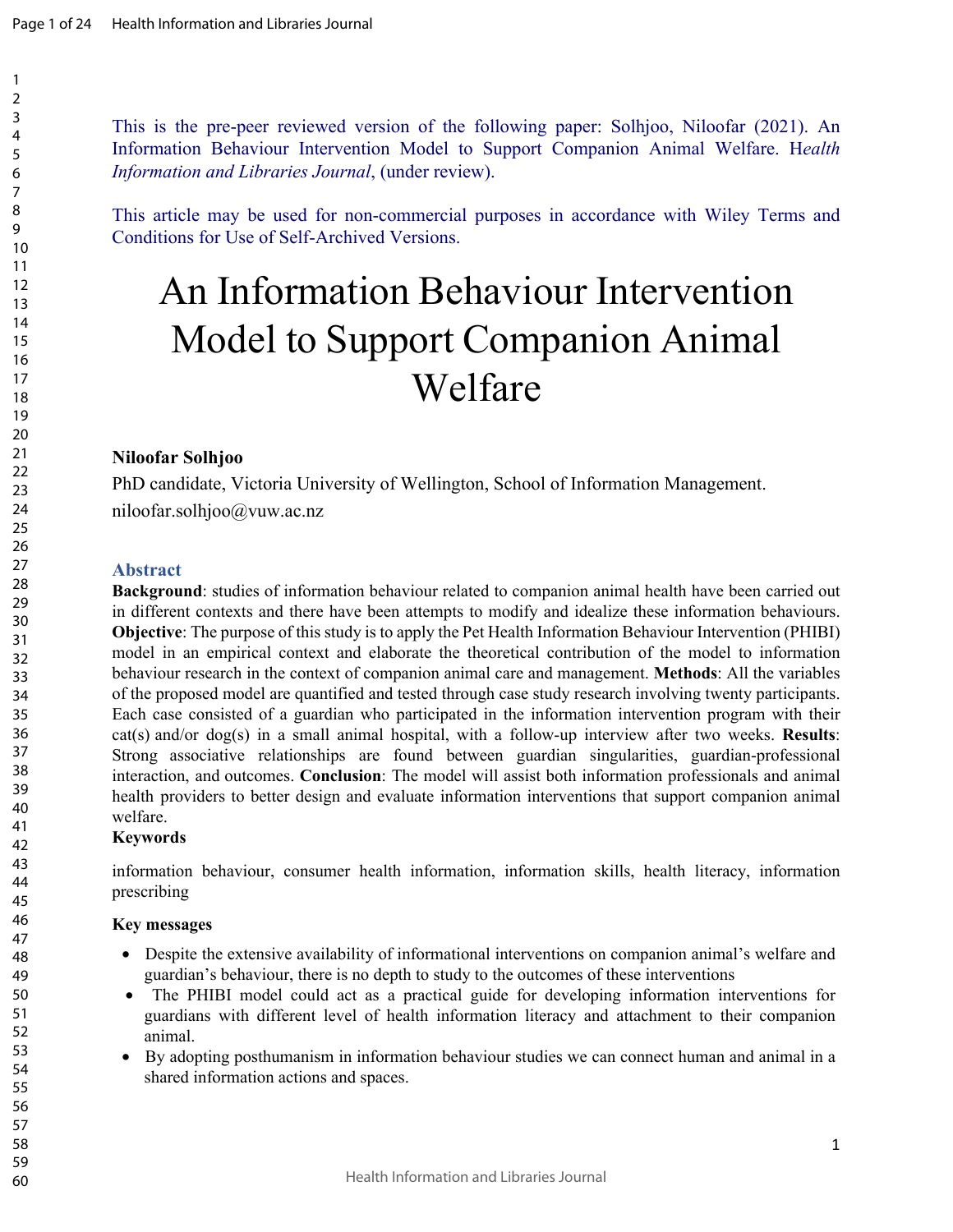## **Background**

Companion animal guardians encounter many different types and forms of information throughout their real and virtual everyday lives (e.g., sensory, affective, and cognitive information). They read their companion animals' body language through visual, vocal, olfactory, or tactile information. Their companion animals facilitate social interactions (Wood et al, 2015), creating opportunities to meet others and providing information-sharing opportunities. Companion animal health information seeking and use is generally high, and it has been noted that guardians are increasingly turning to online information for various companion animal related topics (Gates et al, 2019; Prata, 2020; Kogan & Oxley, 2020; Kogan et al, 2021). Information research focused on companion animal care and management has been undertaken previously (for example, Lai et al., 2021; Kogan et al., 2010; Kogan et al., 2008). Many previous studies raise concerns about the accuracy, trustworthiness and readability of available information (Shaw & Hunter, 2017; Royal, Sheats & Kedrowicz, 2018; Philpotts, Dillon & Rooney, 2019; Baxter & Viera, 2020; Tater, 2020) and highlight issues around the guardians' information searching and appraisal skills (Mayer 2008; Kogan et al, 2012; Solhjoo, Naghshine, & Fahimnia, 2019).

et al., 2021, regal et al., 2010, regal et al., 2<br>curacy, trustworthiness and readability of avaix<br>& Kedrowicz, 2018; Philpotts, Dillon & Rooney,<br>sues around the guardians' information searching<br>ajoo, Naghshine, & Fahimnia There are many intervention strategies that focus on strengthening information skills with the aim of improving 'human health' and changing their health behaviours, from maintaining health, the prevention of conditions and diseases, to the management and treatment of illness and health disorders (Carey et al, 2018; Sheeran, Klein & Rothman, 2017; Chang et al, 2014). The most frequently used intervention strategies in previous studies of human health were instructional pamphlets (Chang et al, 2014). In these studies, researchers applied a range of different approaches, models, and methodologies that link the target community with innovation in the design and delivery of the intervention. The use of theory to inform the development of intervention strategies in the health context is often presented as a model or framework. Models differ from theories in that models focus on more specific problems. Both of them identify and describe relationships between concepts but models are linked more to the real world and present simplified versions of reality in a more concrete and visual manner (Case, 2012). The informationmotivation-behavioural skills (IMB) model has received considerable attention because it not only provides a relatively simple explanation for health behaviours but also identifies constructs (including information, motivation, and behavioural skills) that are needed for successful self-management or adherence (Chang et al, 2014, 173). The IMB has also been used in designing and proposing the Pet Care Competency model which investigates guardian behaviour to improve the welfare of the companion animal (Glanville, Hemsworth and Coleman, 2020).

The effectiveness of companion animal health educational interventions in improving guardians' knowledge in different companion animal related contexts have been studied previously (Redding & Cole,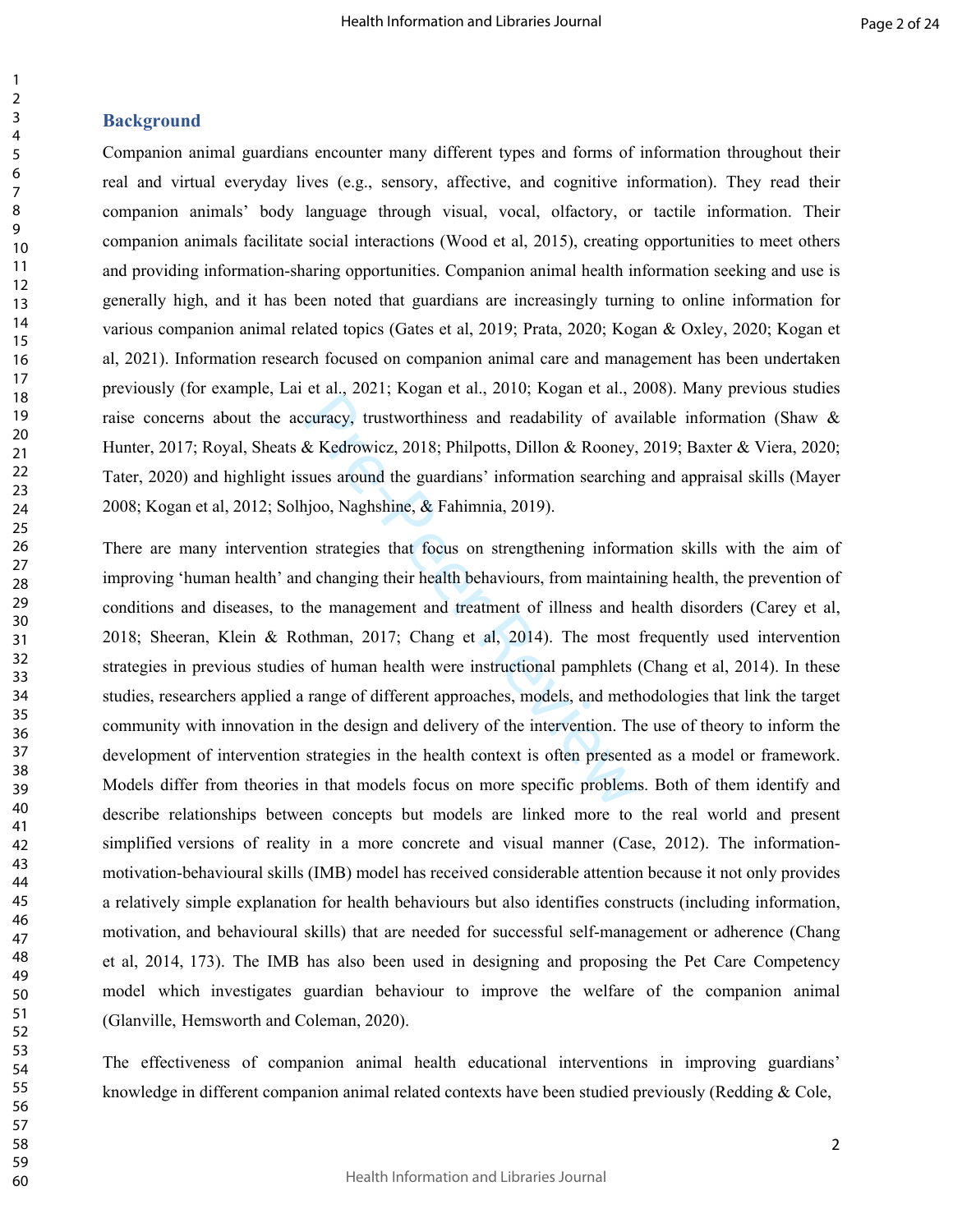2019; Solhjoo, Naghshineh, & Fahimnia, 2019; Baker, Cormier & Vogtle, 2018; Royal, Sheats & Kedrowicz, 2018; Kogan et al, 2014), but none were guided by theory. Research in the veterinary context has often used an information prescription (IP) in the form of pamphlet and online material to change the health behaviour or health information behaviour of guardians (Kogan et al., 2014; Solhjoo, Naghshine, & Fahimnia., 2019; Redding & Cole, 2019). With the global Coronavirus (COVID-19) pandemic, guardians are increasingly turning to online information and services. Indeed, there is evidence that COVID-19 led to a growth in video materials and pre-recorded webinars to enhance welfare of companion animals at homes (Mars companion animal care, 2020; Vet Professionals, 2020). Despite the extensive availability of evidence, some of which is based on research, some of which is not, studies of the impact of information interventions on companion animal's welfare and guardian's behaviour are rare and there is no depth of research relating to the outcomes of these interventions, and a framework exploring guardians' information behaviours to improve their information skills is lacking.

# **Objective**

Plating to the outcomes of these interventions,<br>Plating to the outcomes of these interventions,<br>wiours to improve their information skills is lacki<br>Ifare scientists believe that well designed inter<br>all health and welfare ( Animal behaviour and welfare scientists believe that well designed interventions can play a part in improving companion animal health and welfare (Philpotts, Dillon & Roonet, 2019). Lund et al (2006) suggested that welfare scientists need to extend cross-disciplinary research and utilize examples of good practices in social science to achieve improvement in companion animal welfare. Scholars from information disciplines might be able to aid significantly in understanding the role of information in guardian behaviour, and assist with designing and implementing information-based solutions for improving animal welfare in practice.

Recently the Pet Health Information Behaviour Intervention (PHIBI) model was proposed based on a multidisciplinary systematic literature review (Solhjoo et al, 2018). In PHIBI, the 'model' is used as Wilson (1999) described: statements in the form of diagram that attempts to describe the relationship among elements of guardians' information behaviour, and outcomes or consequences of an information behaviour intervention. the PHIBI (see Figure 1) explores guardians' outcomes related to an information intervention by focusing on their previous information experiences, health literacy, human-companion animal bond, and interaction between the guardian and health provider. **The purpose of the study reported here is to test the PHIBI model in an empirical context and elaborate its theoretical contribution to information behaviour in the context of companion animal care and management.** 

## **Methods**

The project was designed and operationalized in three stages. A detailed account of the first two stages was previously published (Solhjoo et al, 2018). First, concepts and constructs relevant for guardians'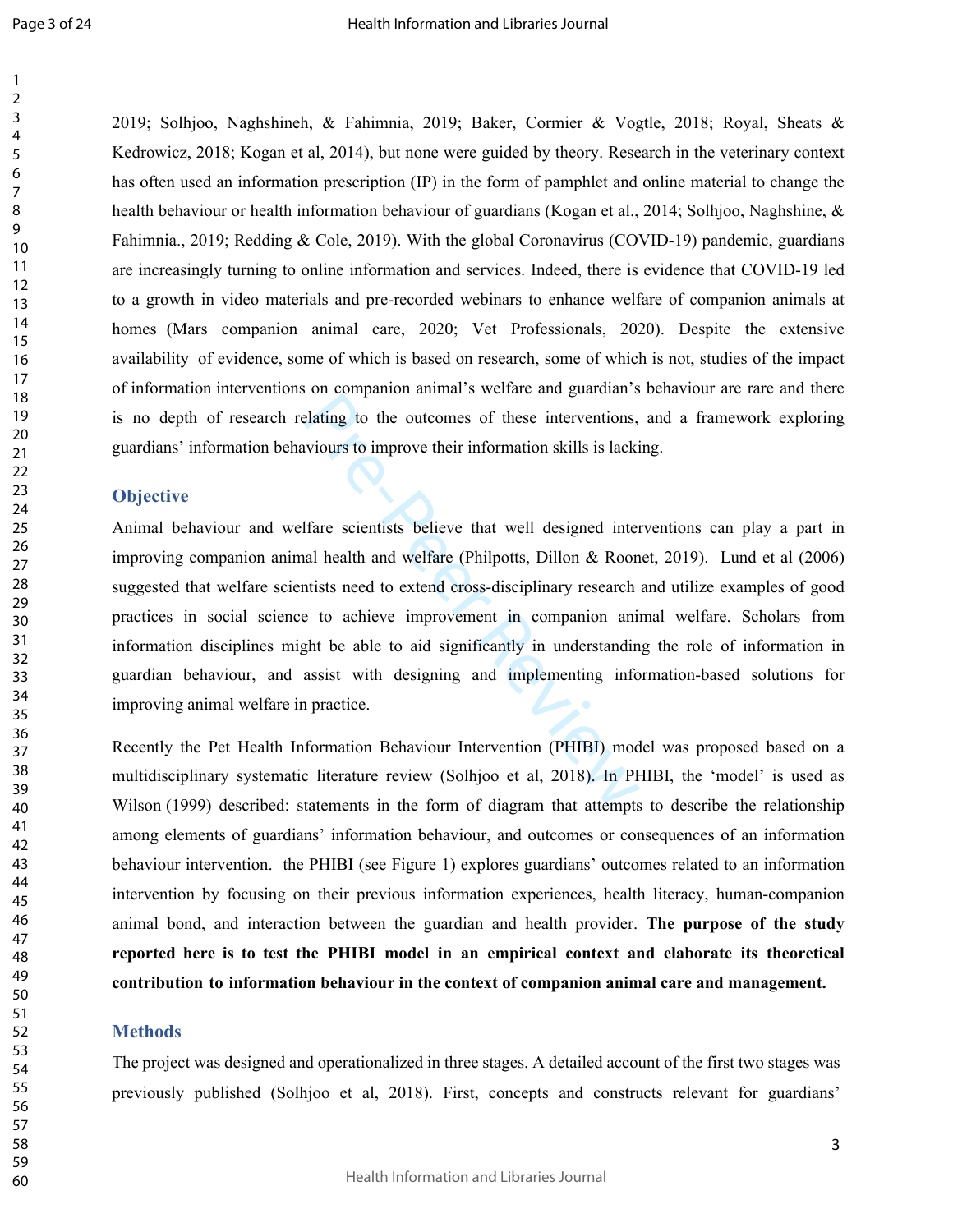information behaviour in companion animal healthcare were identified through a systematic literature review. Concepts were then structured according to the IMCHB, which identified the background, dynamics, and contextual variables that explain health-related behaviours. For the final stage reported in this paper, based on the model devised, an information intervention was designed that consisted of a handout that included several tips to help clients with searching and evaluating online companion animal health information as well as a blank space for writing reliable and up-to-date veterinary medicine websites related to companion animal health and welfare. The information intervention was applied during each participant's appointment with the vet. The handout was a Persian translation of an IP created by Robin Downing, owner of the Downing Center for Animal Pain Management, published in the dvm360 Magazine (2014), and the trusted websites were identified and recommended by an information professional. All the variables of the proposed model were quantified and tested in this case study with the participation of twenty cases. Each case consisted of a follow up two weeks later with guardians who had participated in the information intervention program with their cat(s) and/or dog(s) in a small animal hospital (in Tehran, Iran).

#### *Operationalization of the model*

Solvet a considerable wind is considered by an andel were quantified and tested in this case study of a follow up two weeks later with guardian gram with their cat(s) and/or dog(s) in a small ani odel (BI model were defin The concepts within the PHIBI model were defined clearly in a previous article ([redaction of citations]). For the last stage of the research, the concepts were operationalized as variables that could be measured in the case study. Table 1 presents the conceptualization and operationalization of each element of the PHIBI model for this specific study. In this model, we have three main categories of a multi-dimensional construct called guardian singularities, guardian-professional interaction, and outcomes.

The guardian singularity (client singularity according to cox (2003)) is the background variables related to an individual, encompassing both intrapersonal and contextual elements. For this study, the intrapersonal elements of a guardian include demographic variables (e.g., age, sex, education, and health literacy level), and the contextual elements include information seeking and perceptions of the guardian-animal (humananimal) relationship. Standard scales have been used as measurable representations of these abstract constructs (see Table 1). For example, the guardian-animal relationship is measured as the Monash dogowner relationship score (MDORS) or cat-owner relationship score (CORS) (Howell et al, 2017), which are scales generated from Social Exchange Theory, a well-established psychological theory specifying that relationships are maintained only when the perceived costs and benefits are either balanced or when the perceived benefits outweigh the perceived costs (Dwyer, Bennett & Coleman, 2006).

The second multi-dimensional construct of the model is guardian-professional interaction which is defined as the tangible content and process of relationship building and communication between a veterinarian, a guardian, and a patient (companion animal) (Solhjoo et al, 2018). Through this interaction, the professional (vet) could apply an information intervention and intervene in the guardian's information evaluation skills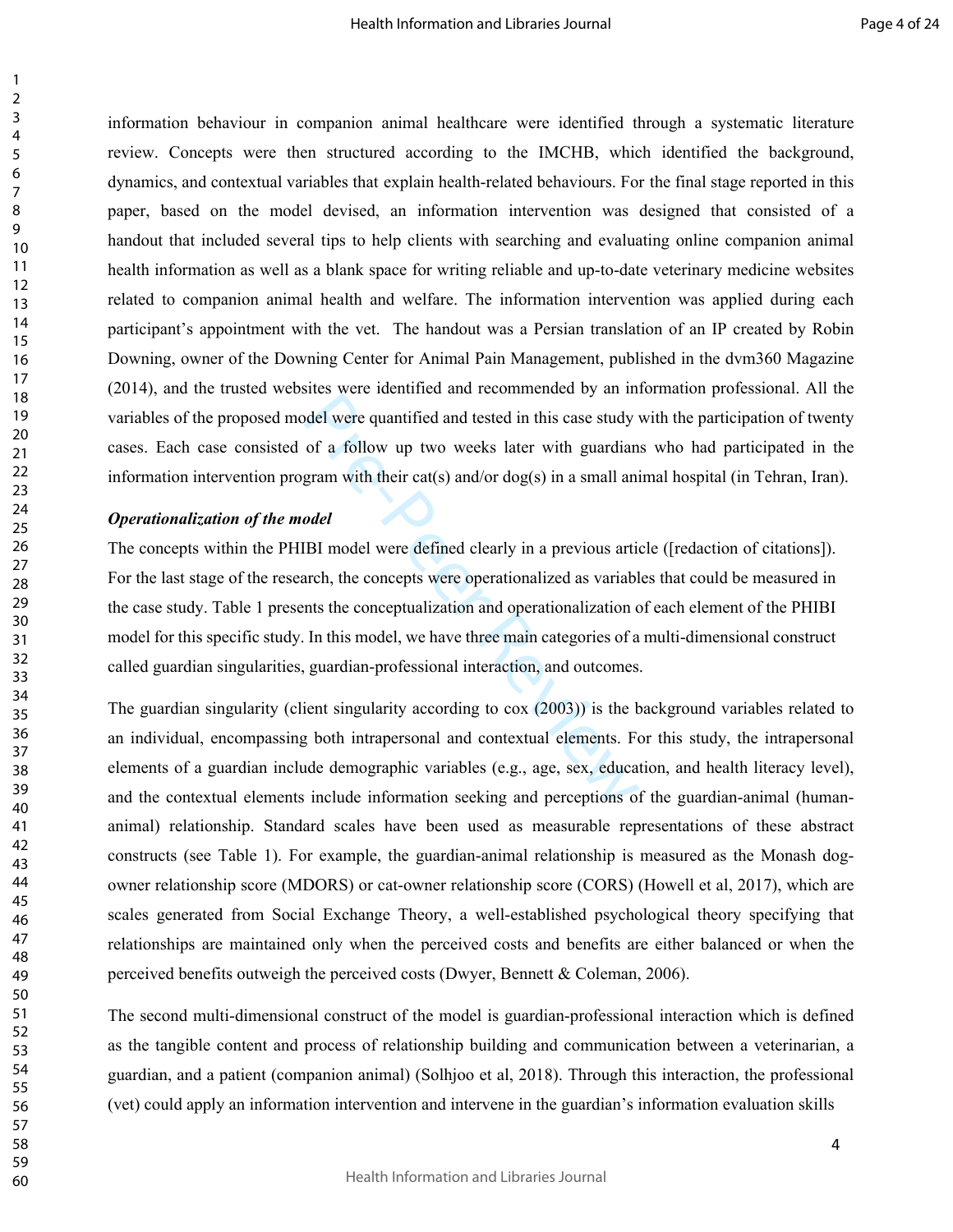to help improve their companion animal health information behaviour/skills. In this study, this was accomplished by indirect observation of veterinary-guardian-animal communications and the process of providing the IP which was captured by audio-video recording during appointments in the examination room). The interactions were then analysed with the Roter Interaction Analysis System (RIAS). RIAS is a framework used to study physician-patient interactions by dividing talk into discrete verbal and nonverbal communication variables (i.e., data gathering, education and counselling, relationship building, and activation and partnership) (Shaw et al, 2004) to calculate a relationship-centred score as a proportion of client-centred talk to veterinarian-centred talk, reflecting the balance of dialogue (Shaw et al, 2006).

The final element of the PHIBI is the outcome. This is defined as the consequences that result from the guardian-professional interaction. Solhjoo et al (2018) identify possible primary and secondary outcomes of information interventions in the companion animal welfare context as instrumental, communication, and learning outcomes, and satisfaction (for more details see Table 1). These outcomes were operationalized through follow-up interviews with participants two weeks after visiting the hospital.

## *Participants*

ction. Solhjoo et al (2018) identify possible prin<br>in the companion animal welfare context as instr<br>sfaction (for more details see Table 1). These ou<br>s with participants two weeks after visiting the h<br>used to recruit guard Convenience sampling was used to recruit guardians who meet the sampling criteria of the study: 1) adults aged between 18-55 years old, 2) patients (have a veterinary medical record at the small animal hospital), and 3) internet users. They were recruited in the hospital through advertisements in the waiting room between February to April 2020. Written, informed consent was obtained from all guardians who agreed to participate, including permission for the audio-video recording of their appointments with the vet, a short interview about the owner-companion animal relationship, completion of health literacy and online health information behaviour surveys, and a two-week follow-up telephone interview. Table 2 shows the study population of 20 guardians. There were 13 female participants and 7 male participants. Their mean age was 35 years (range 20-50). In terms of education level, five participants had secondary education, 10 had an undergraduate education and 5 had graduate education. Half of the participants ( $n = 10$ ) visited the hospital with dogs and the other half with cats. Only 4 cases referred to having more than one companion animal. Half of the appointments were for treatments, i.e. patients referred to a veterinarian due to a specific disease or problem (such as anemia, atopy, anorexia, ulcers, etc.), and the other half were preventive (for example, monthly check-ups, vaccines, antiparasitic, or annual blood test). Participants had lived with their companion animals between 6 months to 10 years.

## *Data analysis*

The qualitative and quantitative analysis process began during data collection and continued as the results were gathered. The NVivo 10 qualitative data analysis software was used to manage and code recorded videos of appointments (using the RIAS framework) and telephone interviews (using a content analysis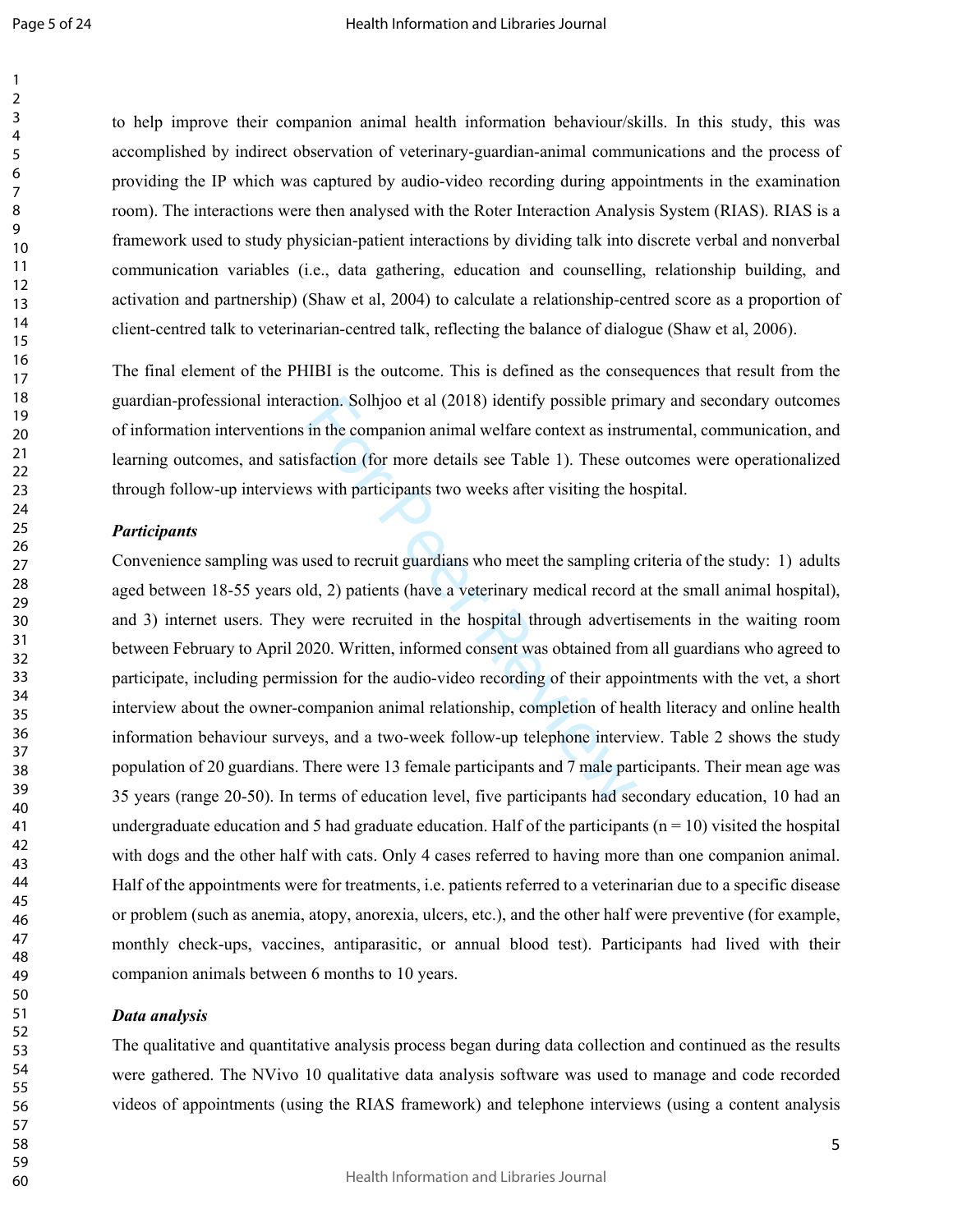technique based on the outcome categories). SPSS 21 was used for the descriptive analysis of guardian singularity (demographic variables, health literacy level, information-seeking behaviour, and guardiananimal relationship). In the statistical analysis, non-parametric tests (e.g. Mann-Whitney test, Kruskal– Wallis test, and Spearman's rank correlation coefficient) were performed to examine significant associations between the elements of the model. Nonparametric tests were used because there were qualitative data (nominal and ordinal scales), and small sample size. Analyses were considered statistically significant at the P<0.05 alpha level (two-tailed).

## *Limitations*

There were some limitations to the study. First, despite the non-demanding nature of participation, only a small number of participants from the animal hospital enrolled. It is likely that the small sample size limits the generalizability of the results of the study and might have introduced selection bias. Second, participants consisted of guardians who used veterinary services for the health and welfare of their companion animals. It is possible that the consequences and outcomes of the information intervention are different among guardians who do not seek out veterinary care as suggested by the Kogan, et al (2012) study on guardians' online information seeking behaviour. Third, the use of telephone interview to assess participant's knowledge and behaviour change related to companion animal health information intervention could result in artificially positive outcomes as it is based on their self-perception rather than actual behaviour and attitude. Finally, open-ended interview questions and coding is subjective to the interpretation of the researcher and may be interpreted differently by others. Also, there might be some limitations on the applicability of the PHIBI model which will be identified through testing in various settings.

## **Results**

All constructs, variables, and relationships comprising the PHIBI model were used in the small animal hospital with 20 guardians (cat/dog guardian) who received an IP from the veterinarians during their appointments. This first application serves to demonstrate the testability of the PHIBI model and its potential to direct companion animal health-related information interventions. In what follows, the strong relationships that were found between guardian singularities, guardian-professional interaction, and outcomes are reported. These results support the elements of the PHIBI model as a framework for developing information behaviour intervention to support guardians' behavioural change programs and enhance companion animal welfare.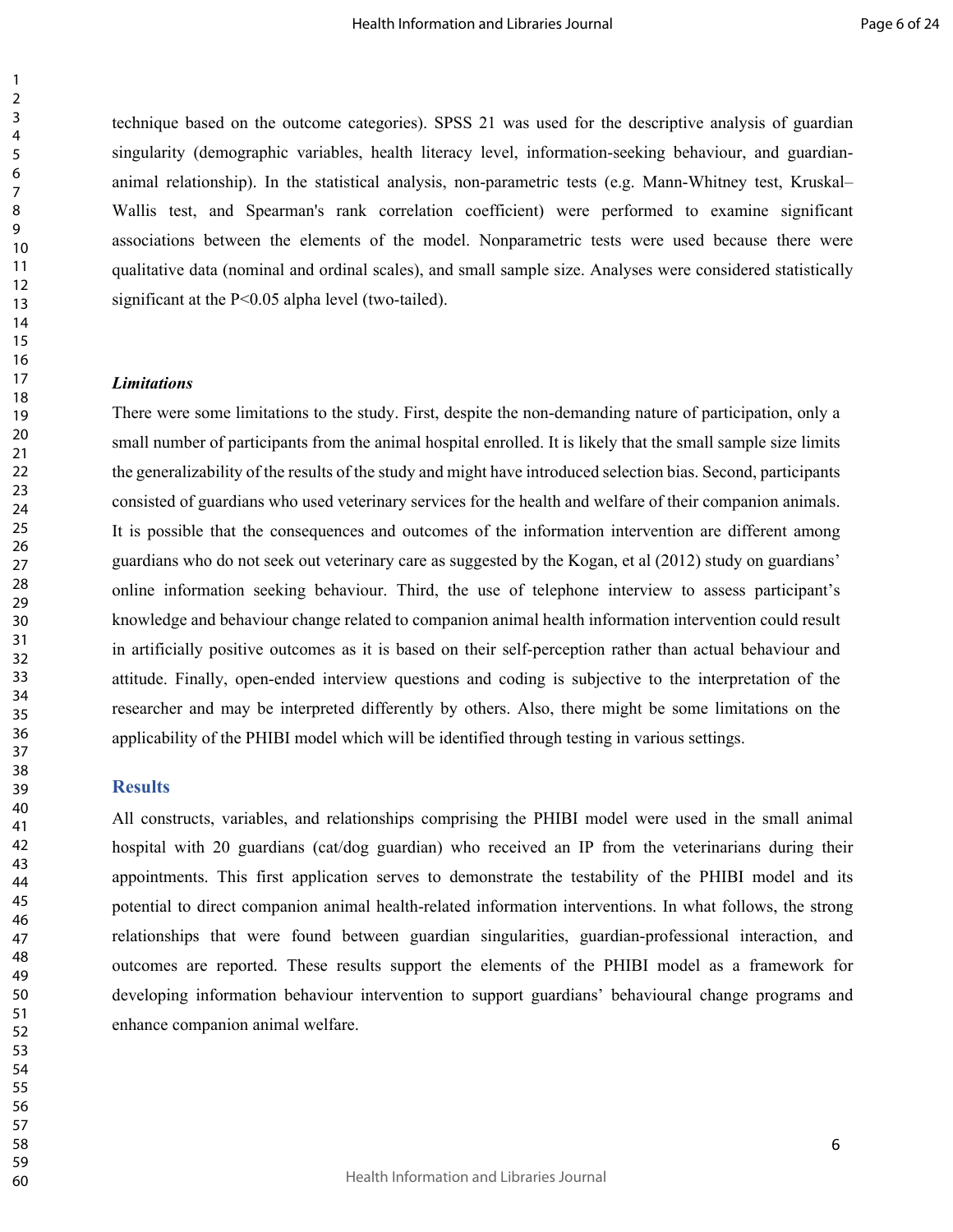#### *Guardian singularities and outcomes*

In Table 3 the bivariate statistics of the relationship between guardian singularity and the application of and satisfaction with the IP is presented. Satisfaction with the IP was positively correlated with different groups of participants: 1) guardians who search the internet for a better understanding of the information provided by the vet during their appointments ( $p = 0.021$ , correlation coefficient= 0.692), and 2) guardians who search the internet as they disagreed with the vet's consultation ( $p = 0.0311$ , correlation coefficient= 0.545). Disruptions during veterinarian-client interactions, such as emotional reactions to hearing unwelcome news, the smell and noises of the environment, and anxious reactions of the companion animal during the examination, can prevent guardians receiving enough information related to their companion animal. However, according to the findings of the present study, the IP can be an appropriate tool to solve this problem, because guardians, regardless of their disagreement/ agreement with what the veterinarian told them, used the IP during their leisure time to search and find information related to their companion animals' issues. Various aspects of participants' information-seeking behaviour, including how to search, find, evaluate, and use companion animal health information on the Internet, were compared with the outcomes they reported in relation to their IP. Findings showed that guardians who search more for animal health on the internet in general ( $p = 0.00$ , correlation coefficient= 0.717), and those who prefer to use websites that they already know to find health information rather than using search engines (i.e., google) (*p* = 0.019, correlation coefficient= 0.560), were more satisfied with using recommended tips and sources given by the IP. Also, findings showed that guardians' negative emotional reactions to finding information on the Internet have a significant direct relationship with using the veterinarian's prescribed information. In other words, those who were more likely to be confused by the information they found on the internet, were more likely to browse the veterinarian-recommended website. Therefore, prescribing information can help guardians with low-level skills in information seeking.

In terms of health literacy levels, guardians with higher eHealth literacy scores reported more positive reactions related to recommended information evaluation tips and reliable sources on the IP. Among the eight items of eHealth literacy skills, the skills of "assessing health information" and "applying health information" are significantly related to the use of IP (see Table 3). In the Kruskal-Wallis test on three categorized of eHealth literacy level among participants: sufficient, problematic, and inadequate, there was a significant difference between eHealth literacy level and some reported outcomes. Learning outcomes reported from guardians with a sufficient level of health literacy (mean score= 15.11) was significantly higher ( $p = 0.01$ ) than participants with inadequate health literacy level (mean score = 4.23). These findings can be explained by the fact guardians with higher information appraisal skills would use multiple sources (e.g., Internet, library holdings, outside experts) to improve understanding about their companion animal's health, , as it enables them to compare and evaluate information and interpret it to understand their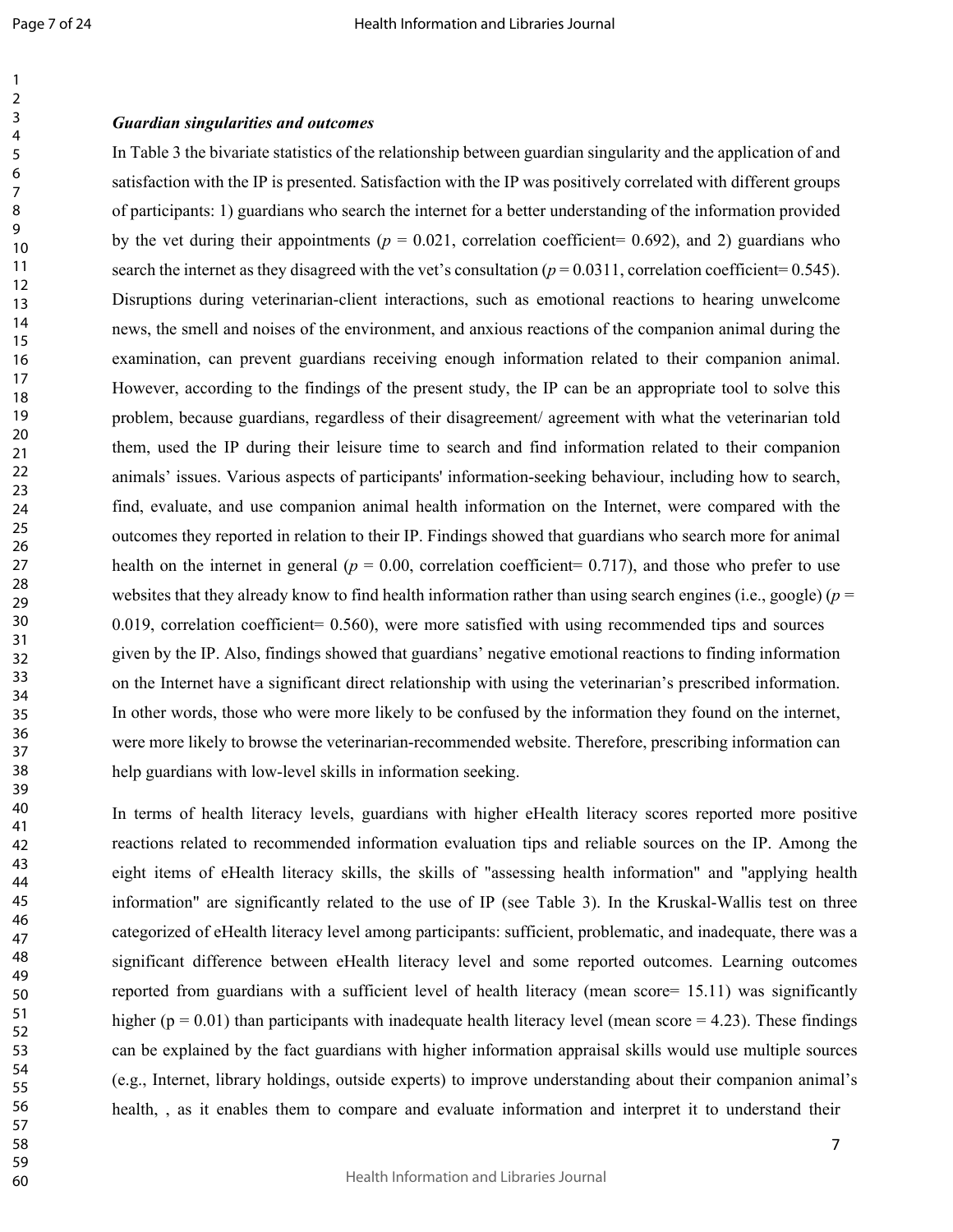companion animal's condition. So, these guardians are more likely to use the veterinarian's prescribed information as an additional reliable source for their information needs in preventive companion animal healthcare and treatment.

There was a significant ( $P \le 0.001$ ) positive correlation (correlation coefficient =0.804) between the humancompanion animal relationship and using the IP. The stronger the bond between owner and companion animal, the more often the owner used the tips to search for online information. However, there was no significant correlation between the human-companion animal bond and the companion animal owner's level of satisfaction with the IP. In terms of each variable within the owner-companion animal bond (companion animal-guardian interactions, perceived emotional closeness, and perceived costs), only emotional closeness was significantly related to the number of times participants reported using the IP. The human-companion animal relationship score was arranged from the lowest to the highest score and was divided into three categories with 33 and 66 percent as cut-off points. The relationship between the outcomes of the IP and the three levels of the human-companion animal bond was examined with the Kruskal-Wallis test. In terms of the outcomes, 50% of health outcomes were reported by those who had a strong relationship with their companion animal. These outcomes were changes in their companion animal healthcare behaviour (learning outcomes) and more willingness to discuss companion animal health information with the vet (communication outcomes).

#### *Guardian-professional interaction and outcomes*

The recorded interactions were broken down into individual utterances and were assigned to communication variables based on the RIAS framework (i.e., data gathering, education and counseling, relationship building, and activation and partnership). As noted in Table 4, relationship building  $(p=0.014, p=0.014)$ correlation coefficient=  $0.614$ ), and activation and partnership ( $p = 0.001$ , correlation coefficient=  $0.701$ ) were found to be significantly associated with a positive reaction to the IP. But it had no significant relationship with interactions such as "education and consultation" and "information gathering". It could be said that for successful information intervention during the veterinary appointment, creating a positive relationship with the client, paying attention to their expectations, and helping them to express their information needs are more essential than just education and consulting about information skills. To explore the guardian's perspective, veterinarians in this study used questions such as "what do you hope to find when you search on the internet about your companion animals' issue?" or "what concerns do you have regarding the online information you brought today?" There were also some guided internet searches along with IPs during the appointments.

By analyzing the videos recorded during guardian-professional interaction, I reached a measurable variable, a relationship-centered score. The correlation between this variable and the reactions to IPs were tested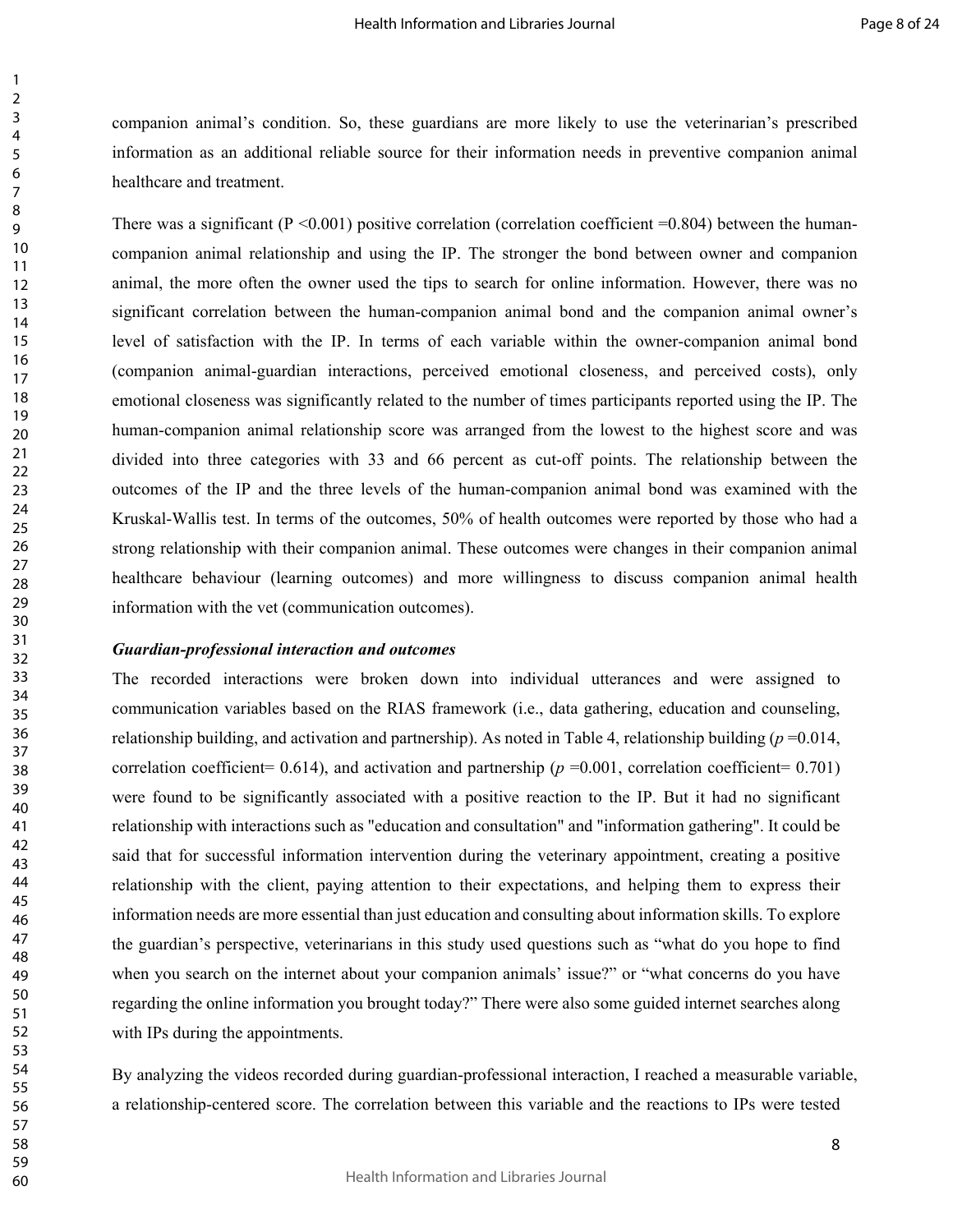(Table 4). There was a strong positive correlation ( $P<0.001$ , correlation coefficient= 0.78) between the score of relationship-centred care and the level of satisfaction with the IP. In other words, among those appointments which recognize the nature and quality of relationships, and the mutual collaboration with the client to address the companion animal's needs, the clients' reaction and responses to the IP were more positive. The relationship-centred care scores were arranged from the lowest to the highest score and were classified into three categories of high, medium, and low with 33 and 66 percent as cut-off points. In the Kruskal-Wallis test, a significant relationship was found between relationshipcentred care and reported instrumental outcomes  $(0.001> p)$ . This means that when veterinarians gave more attention to the client's needs and partnership during the appointment with the information intervention process, the guardian felt more self-efficacy to search and evaluate online companion animal health information afterward.

### **Discussion**

Overall, a preliminary use of the PHIBI model has successfully been tested in a small animal hospital in Iran. The PHIBI model is a strong theoretical framework for developing information and educational interventions for guardians with different level of health information literacy and attachment to their companion animal. Findings provide evidence of 'what,' 'how,' 'why, and 'where and when' elements (Wetten, 1989) of the PHIBI model. It tested factors affecting the intervention to support information behaviours of guardians and significant relationships between these factors: from the individual character and background variables of the animal guardian, to dynamic variables of interactive and collective contributions between guardian and health providers to improve companion animal health information behaviours. It also provides some underlying psychological and social explanations to justify these factors and their relationships. It is a standardized assessment model to design and evaluate any information intervention within companion animal care and management context and It is a practical framework to have an impact on companion animal welfare in an interdisciplinary work and research. Plans are underway to introduce the model to a wider audience.

#### *Potential contribution to information behaviour studies*

In the developmental review article, Solhjoo et al (2018) identified critical knowledge gaps in interventions to assist companion animal owners in online health information-seeking behaviour and their review was accomplished by proposing a conceptual model of PHIBI. The above empirical research was conducted for examination of relationships represents in the PHIBI model which is a crucial part of the theory-development process (Webster & Watson, 2002). In what follows the significant contributions of this model to information behaviour studies are elaborated.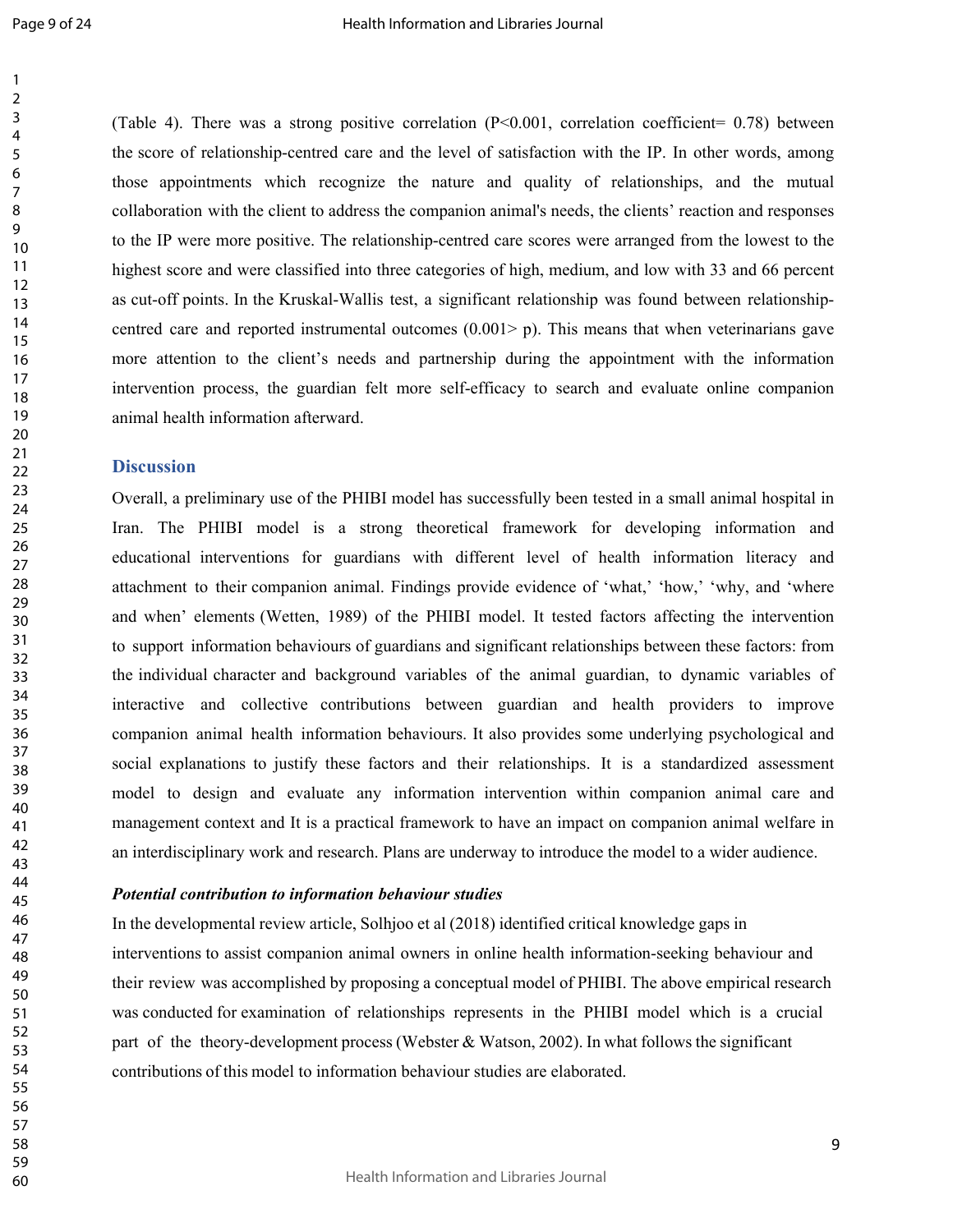**Domain aspect**: models are often said to precede the development of formal theory (Wilson, 1999). The PHIBI model could be considered an extension of a current theory in health behaviour (i.e., IMCHB), or the development of a new theory in information behaviour related to companion animal welfare. It is at the intersection of information science and anthrozoology. Information science is distinguished from other fields (e.g., information technology, and computer science) by its focus on the human component of information (Cibangu, 2015). Therefore, this field can apply a post-humanist perspective that has been seen across varied disciplines including social, health, and technology studies. This phenomenon is of interest to the PHIBI model. By adopting this approach, humans are becoming the broader more-than-human world and boundaries between humans, animals and technologies are becoming blurred (Bolton, 2014). The human-animal relationship within the PHIBI model connects human and nonhuman in information actions and experiences. According to Fox (2006, p. 534) "living together with another species daily necessitates a certain intimacy and recognition of individuality and personality in non-humans". This is also of relevance to the human information world, as this case study showed the emotional closeness to the companion animal relates to positive reactions to IP. This model would serve as a small step to understand information practice among guardians.

**Ontological aspect**: what type of knowledge can be expected to result from the PHIBI model? In general, theories aim to describe, explain, and enhance understanding of the world and, in some cases, to provide predictions of what will happen in the future or to give a basis for intervention and action (Gregor, 2006). Here according to Weber (2012, p. 4) by theory, I mean a particular kind of model that is intended to account for some subset of phenomena in the real world and how it should be explained and tested. Gregor (2006) defines the component common in all theories as a means of representation, construct, statements of relationship, and scope. This model is considered as statements of relationships among constructs of information behaviour intervention in companion animal welfare that can be tested. Here, constructs are physically represented in a graphical model (Figure 1). It represents the associative and compositional relationships among the constructs in such a form that they can be tested empirically. The scope is related to the aim of this model which is to tackle the problems of information behaviour among interspecies families (i.e., humans who share their homes with companion animals and think of them as friends or children (Fox, 2006; Blouin, 2012)) by assisting both information professionals and animal health providers to better design and evaluate information intervention which supports companion animal welfare. This theoretical model in information behaviour answer three key issue as stated by Johnson (1997, cited in Case et al., 2016): 1) it could provide a theoretical basis for predicting changes in information behaviours; 2) it could provide guidance for designing intervention strategies for enhancing information behaviour among guardians; 3) it conceptualizes and describes elements related to guardians' information behaviour; 4) it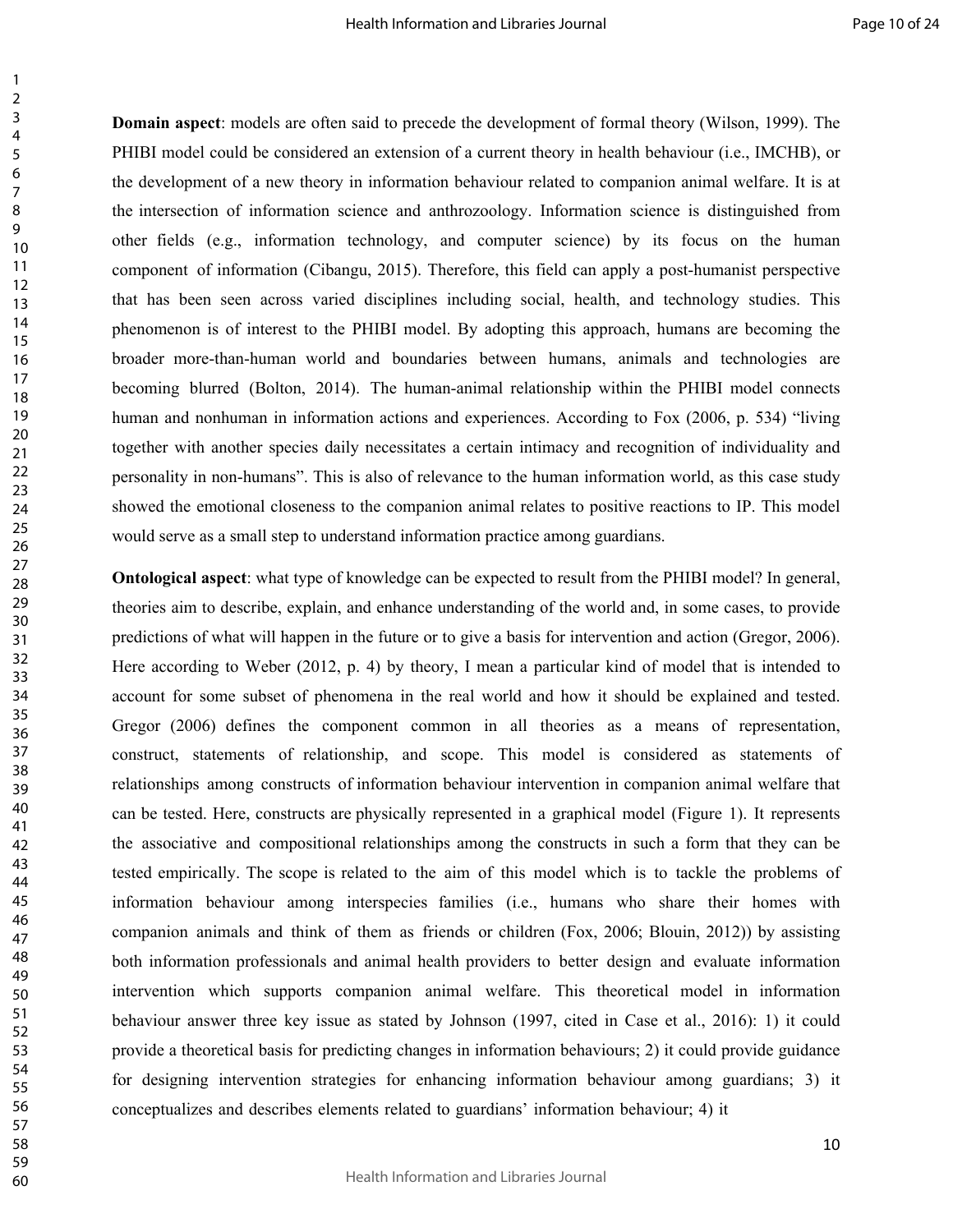could identify some underlying forces that impel particular changes in the health information behaviour of guardians.

**Epistemological aspect**: the PHIBI model can be referred to as both inductive and deductive. The primary concern was with the development of concepts (related to companion animal welfare information practices) and then the development of a theory that integrates those concepts. Therefore, first the abstract concepts related to this model were derived from an interpretive literature review, and then they were integrated into a model based on the existing theory of IMCHB (Solhjoo et al. 2018).

The research approach for applying this model could vary. The presented case study showed how the model can be tested and what research methods can be used. Here I used integrating approaches and mixed methods (e.g., indirect observation of vet-client interactions with a camera recorder, a survey about information-seeking behaviour and health literacy, telephone interview about the outcome of the intervention). However, more empirical study with different quantitative and qualitative methods is needed to provide evidence of the practical relevance of the model in companion animal welfare information practices.

**Socio-political aspect**: this model is based on a collaboration between information science scholars and veterinarians' practitioners. It is expected to be relevant and useful in practical projects to improve companion animal health information behaviour. It can provide benefits to individuals, organizations, and societies: for companion animal healthcare providers; agencies with an interest in enhancing companion animal welfare; social and educational campaigns for interspecies families that seek behaviour change programs; veterinary librarians and public librarians that provide information resources and services for guardian communities; information professionals and scholars with interest in human-animal-information interactions; and system developers to better design platforms and devices to connect with and provide information to guardians.

#### **Conclusions**

Over many years, studies of information behaviour have been carried out in many different contexts related to both human and animal health. Theoretical frameworks of information behaviour and information literacy related to human health have been developed. The PHIBI model is in line with theoretical bases in the field but going further by including unique characteristics of information behaviours and practices in companion animal healthcare. It gives an insight into the information behaviour interventions among guardians, the outcomes related to them, and the importance of the guardian-professional interaction and guardian-animal relationship in information practices. The model was used in a small-scale context to intervene and investigate information behaviour associated with the provision of companion animal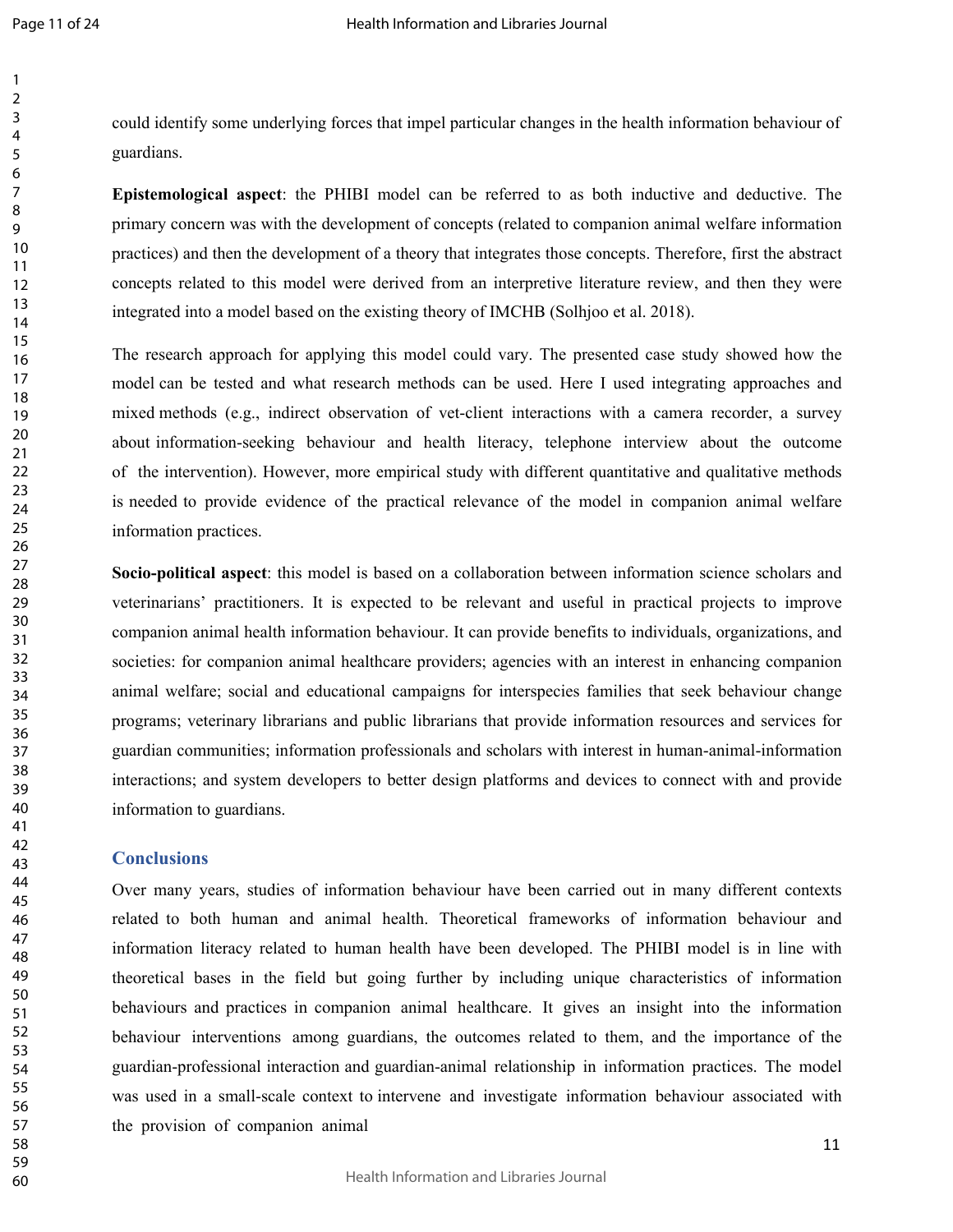healthcare. It could enable interdisciplinary works to design information interventions that include components more likely to be effective and better explain intervention outcomes to change guardian's health information behaviour and ultimately their health behaviours towards their companion animals. It is hoped that this model played a part in improving the welfare of companion animals and further studies will provide evidence of the practical relevance of the model and highlight any modifications that may need to be made.

#### **References**

- Baker, L. R., Cormier, L. A., & Vogtle, L. K. (2018). Using an education intervention to increase preparedness among companion animal owners: results of a pilot study. *Disaster medicine and public health preparedness*, *12*(4), 441-445.
- Veterinary Partner, and ClientEd. *Issues in Science and Technology Librarianship* (94). doi[:https://doi.org/10.29173/istl52](https://doi.org/10.29173/istl52) Baxter, I., & Viera, A. (2020). Evaluating the Readability of Veterinary Client Handouts from Vetlexicon.
- Blouin, D. D. (2012). Understanding relations between people and their companion animals. *Sociology Compass, 6*(11), 856-869.
- Bolton, B. (2014). Posthumanism and Animal Rights: Rethinking the Human, Rethinking the Self. *Animal Studies Journal*, 3(2), 48-56.
- Carey, R. N., Connell, L. E., Johnston, M., Rothman, A. J., De Bruin, M., Kelly, M. P., & Michie, S. (2019). Behaviour change techniques and their mechanisms of action: a synthesis of links described in published intervention literature. *Annals of Behavioural Medicine*, 53(8), 693-707.
- Case, D. O., Given, L. M., & Mai, J. E. (2016). *Looking for Information: A Survey of Research on Information Seeking, Needs, and Behaviour*: Emerald Group Publishing Limited.
- Case, D. O., Given, L. M., & Mai, J. E. (2016). *Looking for Information: A Survey of Research on Information Seeking, Needs, and Behaviour* (4 ed.): Emerald Group Publishing Limited.
- Chang, S. J., Choi, S., Kim, S. A., & Song, M. (2014). Intervention strategies based on informationmotivation-behavioural skills model for health behaviour change: a systematic review. *Asian Nursing Research*, 8(3), 172-181.
- Cibangu, K. S. (2015). A new direction in information science research: making information science a human science. *Information Research, 20*(3), paper 686.
- Cox, C. (1982). An interaction model of client health behaviour: Theoretical prescription for nursing. *Advances in Nursing Science*, 5(1), 41–56.
- *An information prescription for veterinary clients.* (2014, January 9). dvm360 Magazine. https://www.dvm360.com/view/information-prescription-veterinary-clients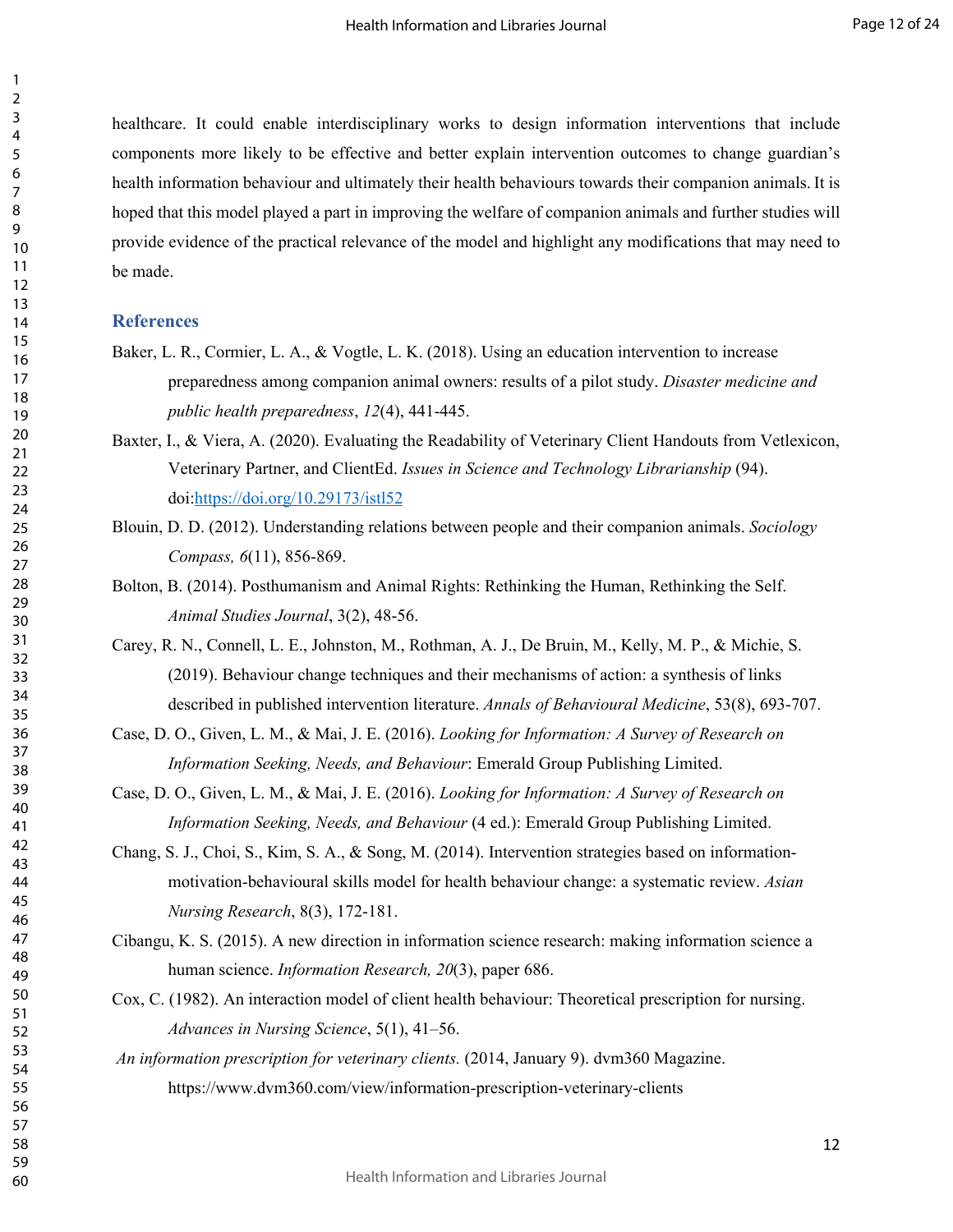Dwyer, F., Bennett, P. C., & Coleman, G. J. (2006). Development of the Monash dog owner relationship scale (MDORS). *Anthrozoös, 19*(3), 243-256. Fox, R. (2006). Animal behaviours, post-human lives: Everyday negotiations of the animal-human divide

in companion animal-keeping. *Social & Cultural Geography, 7*(4), 525-537.

- Gates, M., Walker, J., Zito, S., & Dale, A. (2019). A cross-sectional survey of companion animal ownership, veterinary service utilization, and companion animal-related expenditures in New Zealand. *New Zealand veterinary journal, 67*(6), 306-314.
- Glanville, C., Hemsworth, P., & Coleman, G. (2020). Conceptualising dog owner motivations: The Companion animal Care Comcompanion animalency model and role of'duty of care'. *Animal Welfare*, 29(3), 271-284.

Gregor, S. (2006). The nature of theory in information systems. *MIS Quarterly*, 30(3), 611-642.

- Greyson, D. L., & Johnson, J. L. (2016). The role of information in health behaviour: A scoping study and discussion of major public health models. *Journal of the Association for Information Science and Technology*, *67*(12), 2831-2841.
- Howell, T. J., Bowen, J., Fatjó, J., Calvo, P., Holloway, A., & Bennett, P. C. (2017). Development of the cat-owner relationship scale (CORS). *Behavioural Processes*, 141(pt3), 305-315. <https://doi.org/10.1016/j.beproc.2017.02.024>

Improved Clinical Effectiveness through Behavioural Research Group (2006). Designing theoreticallyinformed implementation interventions. *Implementation Science*, 1 (1), 1-8.

- Kogan, L. R., Goldwaser, G., Stewart, S. M., & Schoenfeld-Tacher, R. (2008). Sources and frequency of use of companion animal health information and level of confidence in information accuracy, as reported by owners visiting small animal veterinary practices. *Journal of the American Veterinary Medical Association, 232*(10), 1536-1542.
- Kogan, L. R., Schoenfeld-Tacher, R., & Viera, A. (2012). The Internet and health information: differences in companion animal owners based on age, gender, and education. *Journal of the Medical Library Association, 100*(3), 197.
- Kogan, L. R., Schoenfeld-Tacher, R., Gould, L., Viera, A. R., & Hellyer, P. W. (2014). Providing an information prescription in veterinary medical clinics: a pilot study. *Journal of the Medical Library Association, 102*(1), 41.
- Kogan, L. R., Schoenfeld-Tacher, R., Simon, A. A., & Viera, A. R. (2010). The Internet and companion animal health information: perceptions and behaviours of companion animal owners and veterinarians. *The Internet Journal of Veterinary Medicine*, 8(1).
- Kogan, L., & Oxley, J. A. (2020). Nurses' views of companion animal owners: online companion animal health information. *The Veterinary Nurse, 11*(8), 379-383.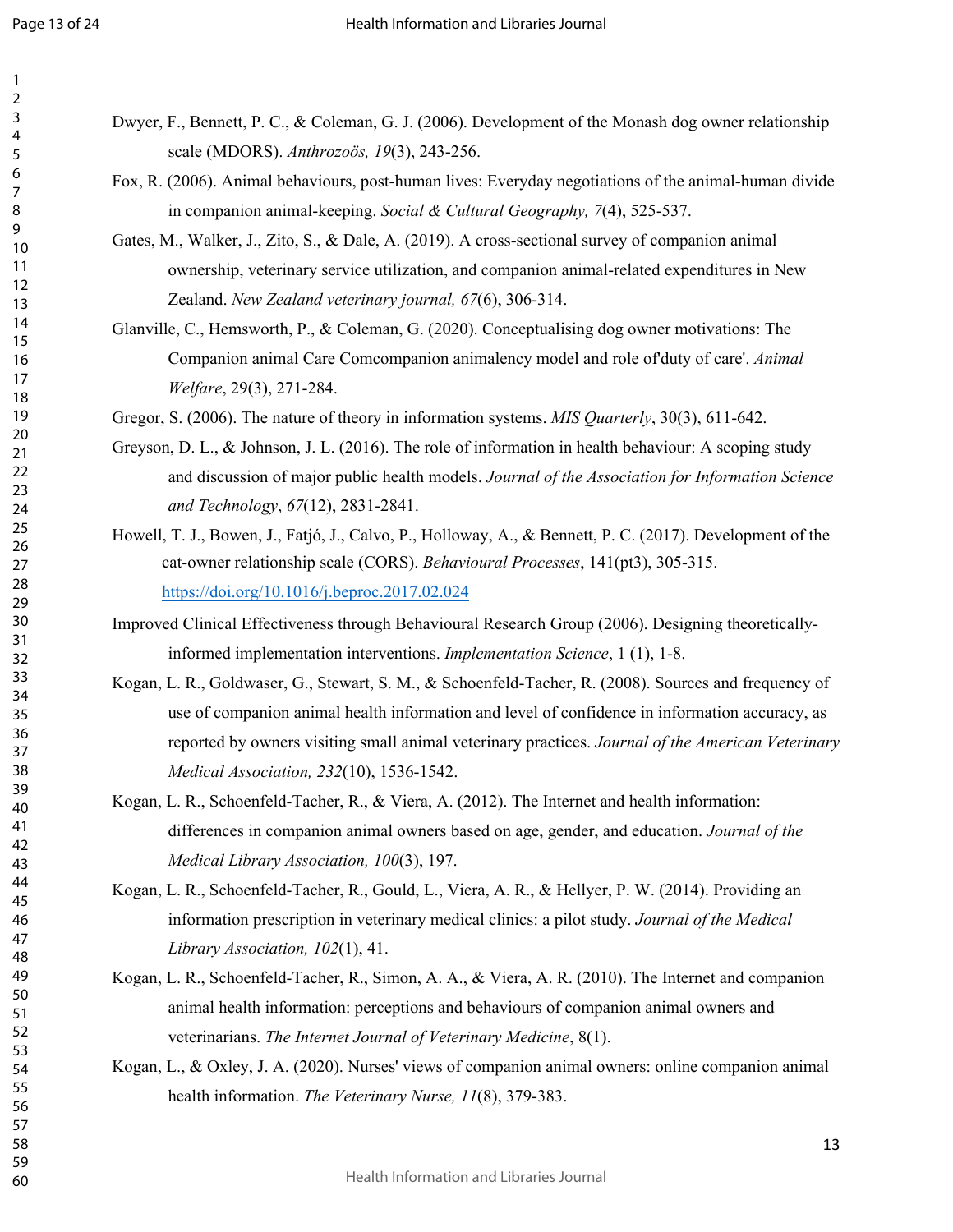Kogan, L. R., Little, S., & Oxley, J. (2021). Dog and cat owners' use of online Facebook groups for pet health information. *Health Information & Libraries Journal*. doi: 10.1111/hir.12351

- Lai, N., Khosa, D. K., Jones-Bitton, A., & Dewey, C. E. (2021). Companion animal owners' online information searches and the perceived effects on interactions and relationships with their veterinarians. *Veterinary Evidence*, 6(1), 1-15. doi:10.18849/VE.V6I1.345
- Lund, V., Coleman, G., Gunnarsson, S., Appleby, M. C., & Karkinen, K. (2006). Animal welfare science—Working at the interface between the natural and social sciences*. Applied Animal Behaviour* Science, 97(1), 37-49.
- Mars Companion animalcare (May 21, 2020). *Mars Companion animalcare Launches Digital "Companion animal Health Pal" To Support Companion animal Health And Wellness*. [https://www.companion animalproductnews.com/archives/new-online-platform-helps-companion](https://www.petproductnews.com/archives/new-online-platform-helps-pet-owners-navigate-the-stressful-pandemic-environment/article_13759009-359d-5975-879d-d46e56281510.html)  [animal-owners-navigate-the-stressful-pandemic-environment/article\\_13759009-359d-5975-879d](https://www.petproductnews.com/archives/new-online-platform-helps-pet-owners-navigate-the-stressful-pandemic-environment/article_13759009-359d-5975-879d-d46e56281510.html)[d46e56281510.html](https://www.petproductnews.com/archives/new-online-platform-helps-pet-owners-navigate-the-stressful-pandemic-environment/article_13759009-359d-5975-879d-d46e56281510.html)
- Marton, C., & Wei Choo, C. (2012). A review of theoretical models of health information seeking on the web. *Journal of Documentation*, 68, 330–352. <https://doi.org/10.1108/00220411211225575>
- Philpotts, I., Dillon, J., & Rooney, N. (2019). Improving the Welfare of Companion Dogs—Is Owner Education the Solution?. *Animals*, 9(9), 662.
- Prata, J. C. (2020). Strategies for the Improvement of Companion animal Health and Welfare in Portugal Based on a Pilot Survey on Husbandry, Opinion, and Information Needs. *Animals, 10*(5), 848.
- Redding, L. E., & Cole, S. D. (2019). Posters have limited utility in conveying a message of antimicrobial stewardship to companion animal owners. *Frontiers in veterinary science*, *6*, 421.
- Royal, K. D., Sheats, M. K., & Kedrowicz, A. A. (2018). Readability evaluations of veterinary client handouts and implications for patient care. *Topics in companion animal medicine*, *33*(2), 58-61.
- Royal, K. D., Sheats, M. K., & Kedrowicz, A. A. (2018). Readability evaluations of veterinary client handouts and implications for patient care. *Topics in companion animal medicine, 33*(2), 58-61.
- Shaw, J. R., Adams, C. L., Bonnett, B. N., Larson, S., & Roter, D. L. (2004). Use of the Roter interaction analysis system to analyze veterinarian-client-patient communication in companion animal practice. *Journal of the American Veterinary Medical Association, 225*(2), 222-229.
- Shaw, J. R., Bonnett, B. N., Adams, C. L., & Roter, D. L. (2006). veterinarian-client-patient communication patterns used during clinical appointments in companion animal practice. *Journal of the American Veterinary Medical Association, 228*(5), 714-721.
- Sheeran, P., Klein, W. M., & Rothman, A. J. (2017). Health behaviour change: Moving from observation to intervention. *Annual review of psychology*, 68, 573-600.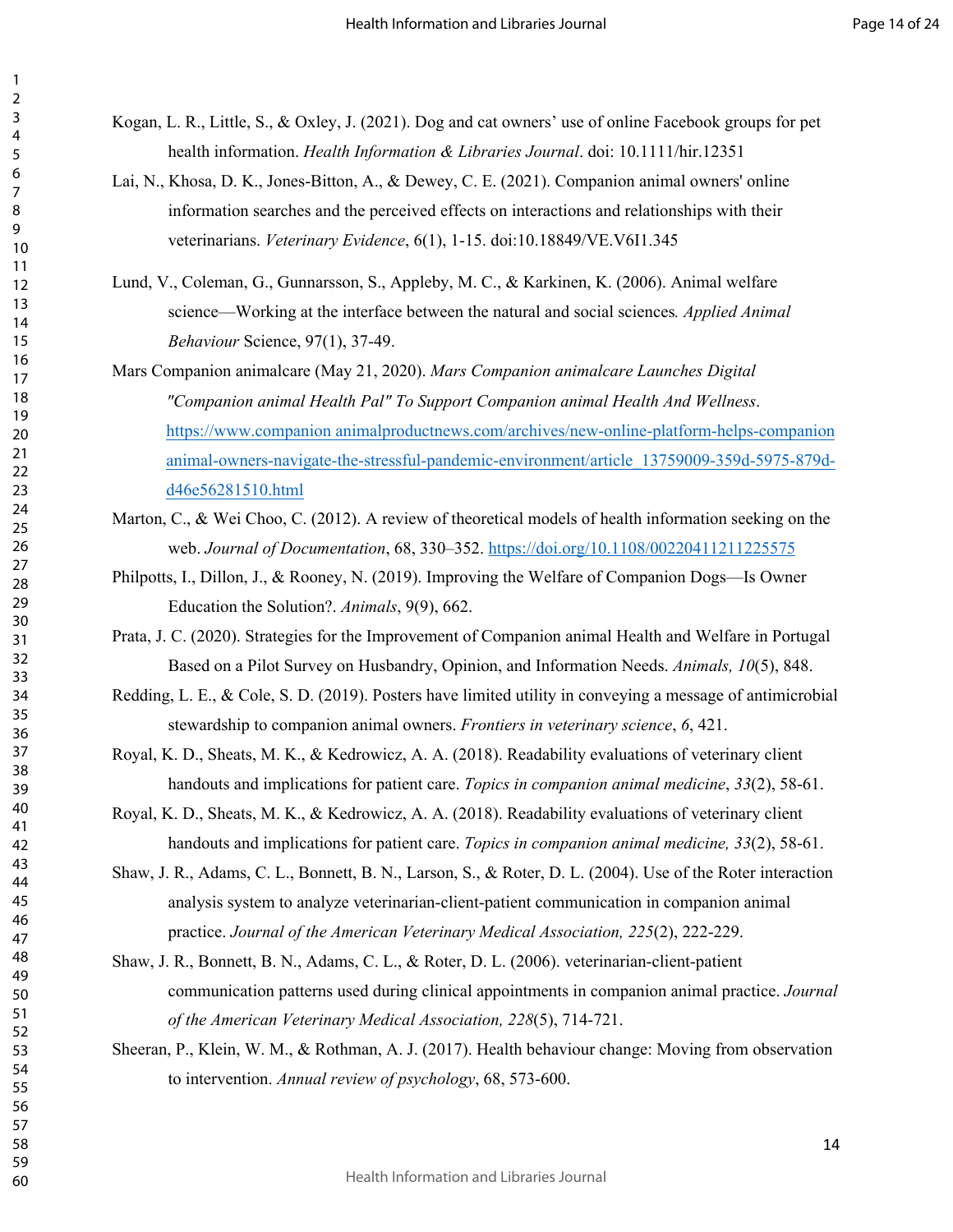- Solhjoo, N. (2020). Owner-companion animal and veterinarian-client relationships and successful information interventions. In *the European Association for Health Information and Libraries Conference (EAHIL 2020 online),* Lodz, Poland.
	- Solhjoo, N., Naghshineh, N., & Fahimnia, F. (2019). Veterinarians' information Prescription and Clients' eHealth Literacy. *Journal of the Canadian Health Libraries Association/Journal de l'Association des bibliothèques de la santé du Canada*, 40(2), 32-44.
	- Solhjoo, N., Naghshineh, N., Fahimnia, F., & Ameri‐naeini, A. R. (2018). Interventions to assist companion animal owners in online health information seeking behaviour: a qualitative content analysis literature review and proposed model. *Health Information & Libraries Journal*, *35*(4), 265-284.
	- Tater, K. C. (2020). Veterinary allergy information has lower health readability than human allergy information: a comparative analysis of allergy education materials for companion animals and people. *Veterinary Dermatology*. doi:10.1111/vde.12934
	- Vet Professionals (n.d.) *Video tutorials*. Retrieved January 27, 2021, from <https://www.vetprofessionals.com/site/video-tutorials>
	- Weber, R. (2012). Evaluating and developing theories in the information systems discipline. *Journal of the Association for Information systems*, 13(1), 1-30.
- Webster, J., & Watson, R. T. (2002). Analyzing the past to prepare for the future: Writing a literature review. *MIS Quarterly*, 26(2), xiii-xxiii.
- Whetten, D. A. (1989). What constitutes a theoretical contribution? *Academy of management review*, *14*(4), 490-495.
- Wilson, T. D. (1999). Models in information behaviour research. *Journal of documentation*, 55(3), 249- 270.
- Wood, L., Martin, K., Christian, H., Nathan, A., Lauritsen, C., Houghton, S., . . . McCune, S. (2015). The companion animal factor-companion animals as a conduit for getting to know people, friendship formation, and social support. *PloS one, 10*(4), e0122085.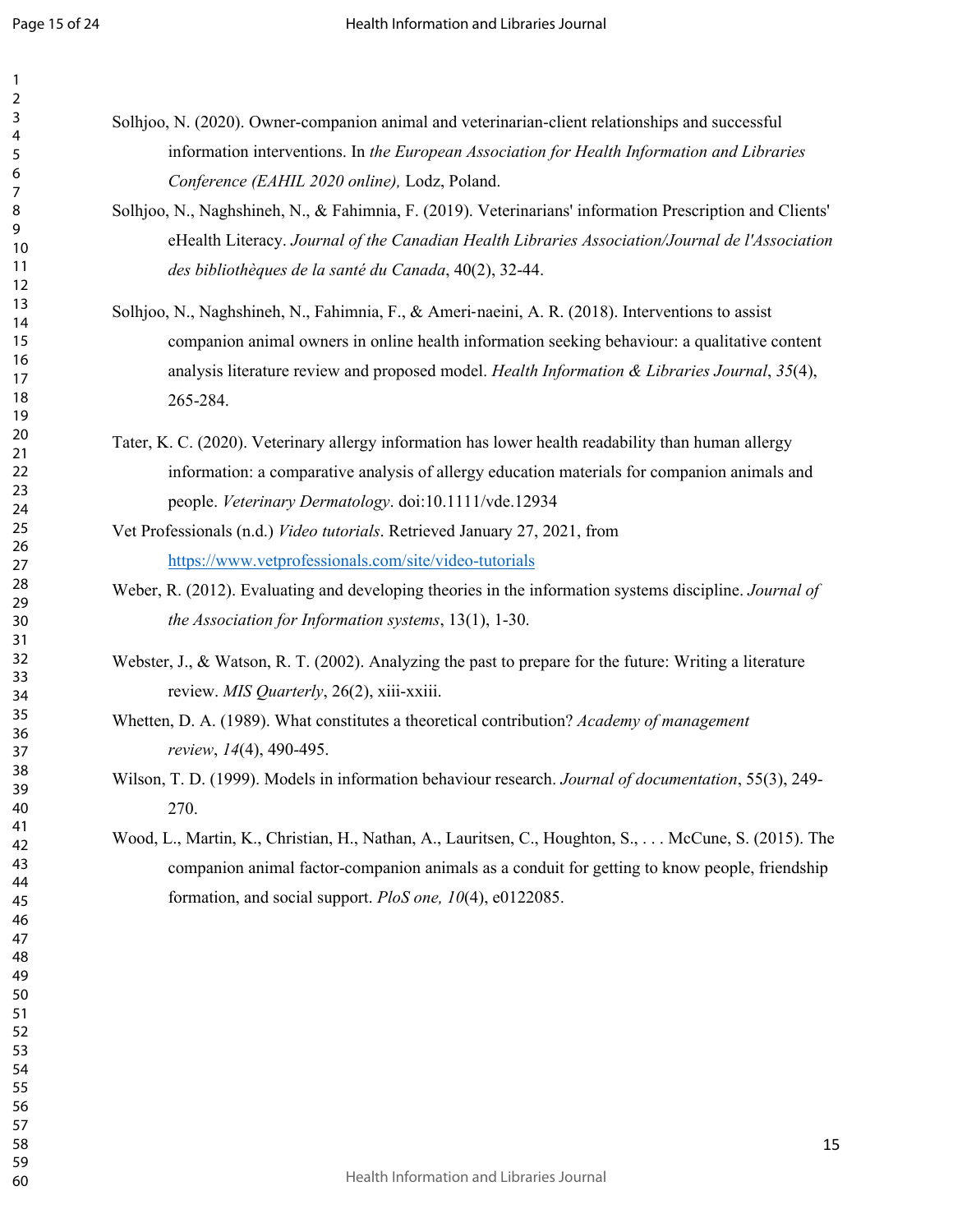|                                | <b>Model</b>             | <b>Study</b>                    |                                |  |
|--------------------------------|--------------------------|---------------------------------|--------------------------------|--|
| <b>Model Concept</b>           |                          |                                 | <b>Study Measures</b>          |  |
|                                | Conceptualization        | Operationalization              |                                |  |
|                                | Unique intrapersonal &   |                                 |                                |  |
| <b>Guardian Singularity</b>    | contextual configuration |                                 |                                |  |
|                                | of an individual         |                                 |                                |  |
| Demographic                    | Guardian characteristics | Age, Sex, Education,            | Demographic                    |  |
| Characteristics                |                          | Type of companion               | Questionnaire                  |  |
|                                |                          | animal, Duration of             |                                |  |
|                                |                          | companion animal                |                                |  |
|                                |                          | ownership                       |                                |  |
| Demographic                    | Guardian characteristics | eHealth literacy                | eHealth Literacy Scale         |  |
| Characteristics                |                          |                                 |                                |  |
| <b>Environmental Resources</b> | Availability of          | Health information-             | <b>Information Seeking</b>     |  |
|                                | information              | seeking behaviours              | <b>Behaviour Questionnaire</b> |  |
| Social Influence               | Advantages and           | Guardian-animal                 | Monash Dog-Owner               |  |
|                                | disadvantages of caring  | relationship: includes          | Relationship Scale, Cat-       |  |
|                                | for a companion animal   | guardian perception of          | Owner Relationship Scale       |  |
|                                |                          | emotional closeness,            |                                |  |
|                                |                          | interactions, and costs         |                                |  |
|                                | The extent to which      |                                 |                                |  |
|                                | companion animal         |                                 |                                |  |
| Guardian-professional          | health provider attends  |                                 |                                |  |
| <b>Interaction</b>             | to individualistic       |                                 |                                |  |
|                                | guardian/patient needs   |                                 |                                |  |
| Communication and              | guardian-patient-        | Data gathering, education,      | Indirect observation and       |  |
| professional abilities         | professional interaction | and counselling,                | analysis with the Roter        |  |
|                                |                          | relationship building,          | interaction analysis           |  |
|                                |                          |                                 |                                |  |
|                                |                          | activation, and                 | system framework               |  |
|                                |                          | partnership,                    |                                |  |
|                                |                          | relationship-centred score      |                                |  |
| Provision of Health            | Process of providing     | <b>Information Prescription</b> | Indirect observation           |  |
| Information                    | information intervention |                                 |                                |  |
|                                | Outcomes that are        |                                 |                                |  |
| Outcome                        | related to information   |                                 |                                |  |
|                                | intervention             |                                 |                                |  |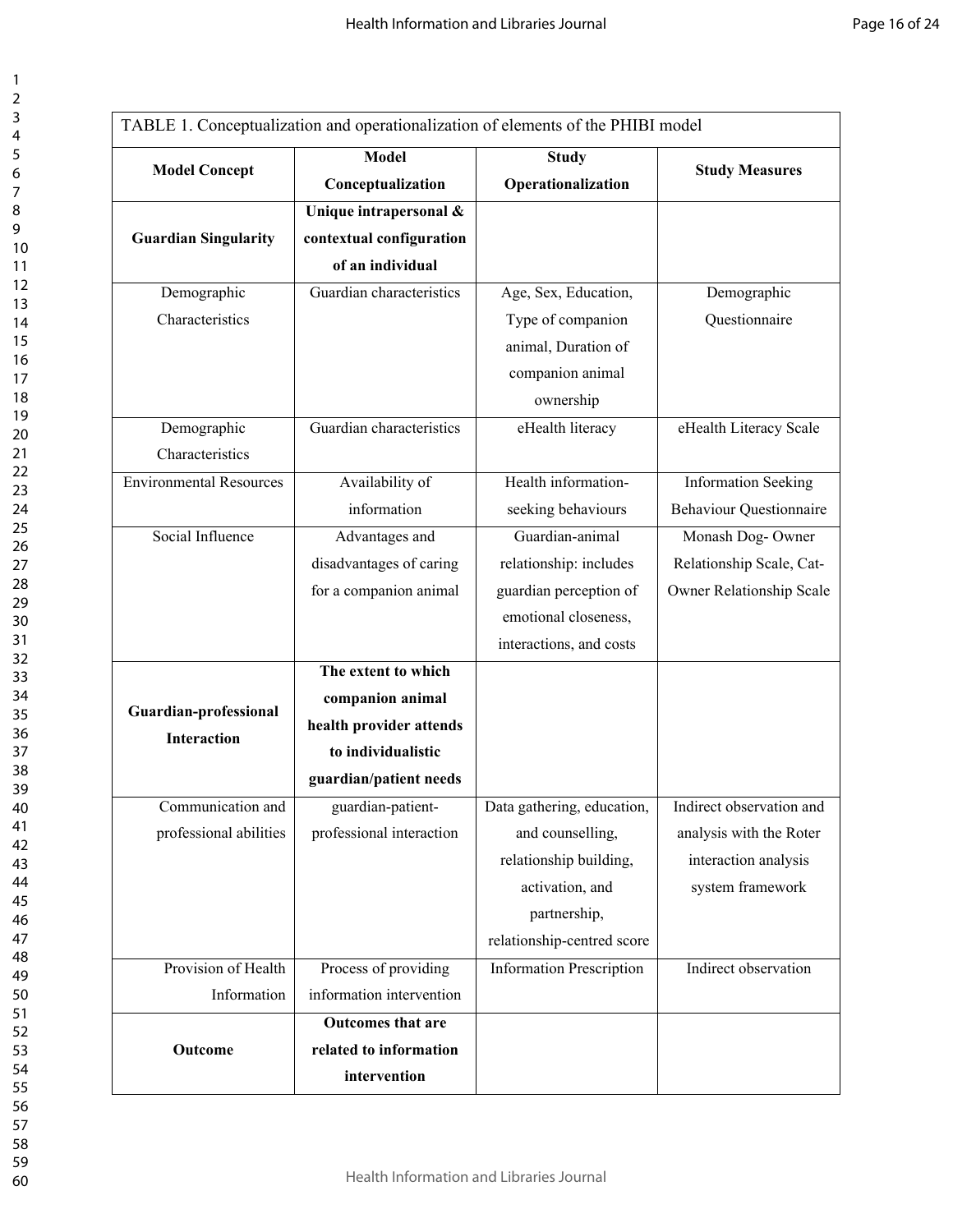| The extent that the<br><b>Instrumental Outcome</b> |                          | Companion animal health  | Follow up interview |
|----------------------------------------------------|--------------------------|--------------------------|---------------------|
|                                                    | guardian utilizes        | information evaluation   |                     |
|                                                    | information intervention | skill, Self-efficacy for |                     |
|                                                    |                          | online companion animal  |                     |
|                                                    |                          | health information       |                     |
|                                                    |                          | seeking                  |                     |
| <b>Communication Outcome</b>                       | The extent that the      | Vet-client               | Follow up interview |
|                                                    | guardian discusses       | communication            |                     |
|                                                    | companion animal health  | enhancement,             |                     |
|                                                    | information with a       | Family/friend            |                     |
|                                                    | companion animal health  | involvement              |                     |
|                                                    | provider                 |                          |                     |
| Learning Outcome                                   | The extend of the        | Understanding companion  | Follow up interview |
|                                                    | guardian's knowledge and | animal health status,    |                     |
|                                                    | skills acquisition       | Changes in health        |                     |
|                                                    |                          | behaviour, enhancement   |                     |
|                                                    |                          | of companion animal's    |                     |
|                                                    |                          | lifestyle                |                     |
| Satisfaction                                       | The extent of guardian   | Satisfaction with        | Follow up interview |
|                                                    | satisfaction with the    | information prescription |                     |
|                                                    | information intervention |                          |                     |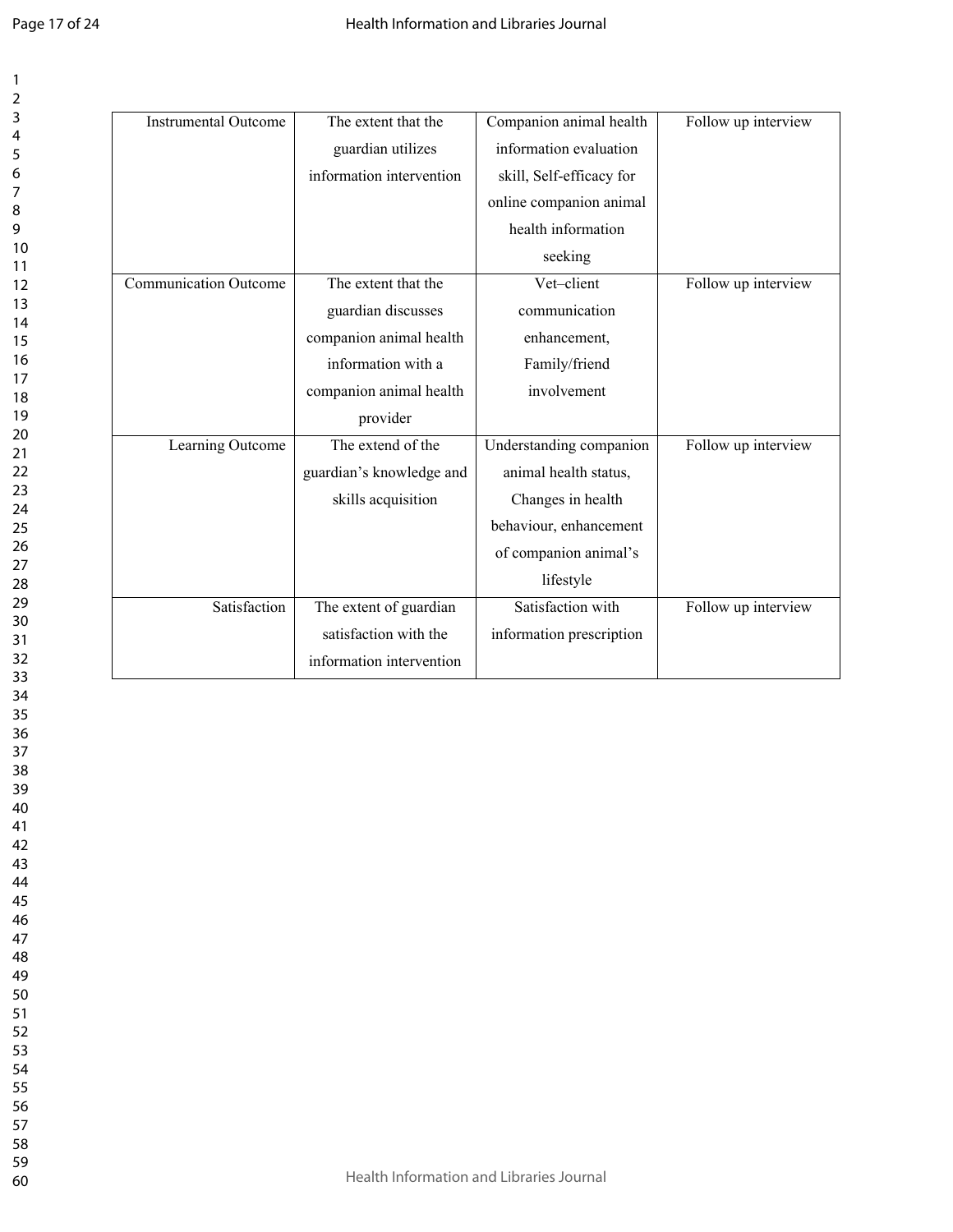| TABLE 2. Cases and demographic information |                                   |                                               |                              |  |
|--------------------------------------------|-----------------------------------|-----------------------------------------------|------------------------------|--|
| #Case                                      | <b>Companion animal</b>           | Guardian                                      | Type of appointment          |  |
|                                            | cat<br>female<br>Less than 1 year | woman<br>30-39 years old<br>Bachelor's degree | prevention<br>(vaccination)  |  |
| C <sub>1</sub>                             |                                   |                                               |                              |  |
|                                            | 3 cats                            | woman                                         | treatment (anemia)           |  |
|                                            | female/male                       | 40-49 years old                               |                              |  |
| C <sub>2</sub>                             | less than 1 year                  | master's degree                               |                              |  |
|                                            | cat                               | woman                                         | treatment (allergic disease) |  |
|                                            | female                            | 30-39 years old                               |                              |  |
| C <sub>3</sub>                             | 4 years old                       | bachelor's degree                             |                              |  |
|                                            | cat                               | woman                                         | prevention                   |  |
|                                            | female                            | more than 50 years old                        | (checkup)                    |  |
| C <sub>4</sub>                             | 2 years old                       | master's degree                               |                              |  |
|                                            | 2 cats                            | man                                           | prevention                   |  |
|                                            | Male                              | 30-39 years old                               | (checkup)                    |  |
| C <sub>5</sub>                             | 5 and 3 years old                 | master's degree                               |                              |  |
|                                            | Cat                               | Man                                           | prevention                   |  |
|                                            | Male                              | 30-39 years old                               | (checkup)                    |  |
| C6                                         | 2 years old                       | high school diploma                           |                              |  |
|                                            | cat                               | woman                                         | treatment (liver problem)    |  |
|                                            | female                            | 20-29 years old                               |                              |  |
| C7                                         | 1 year old                        | bachelor's degree                             |                              |  |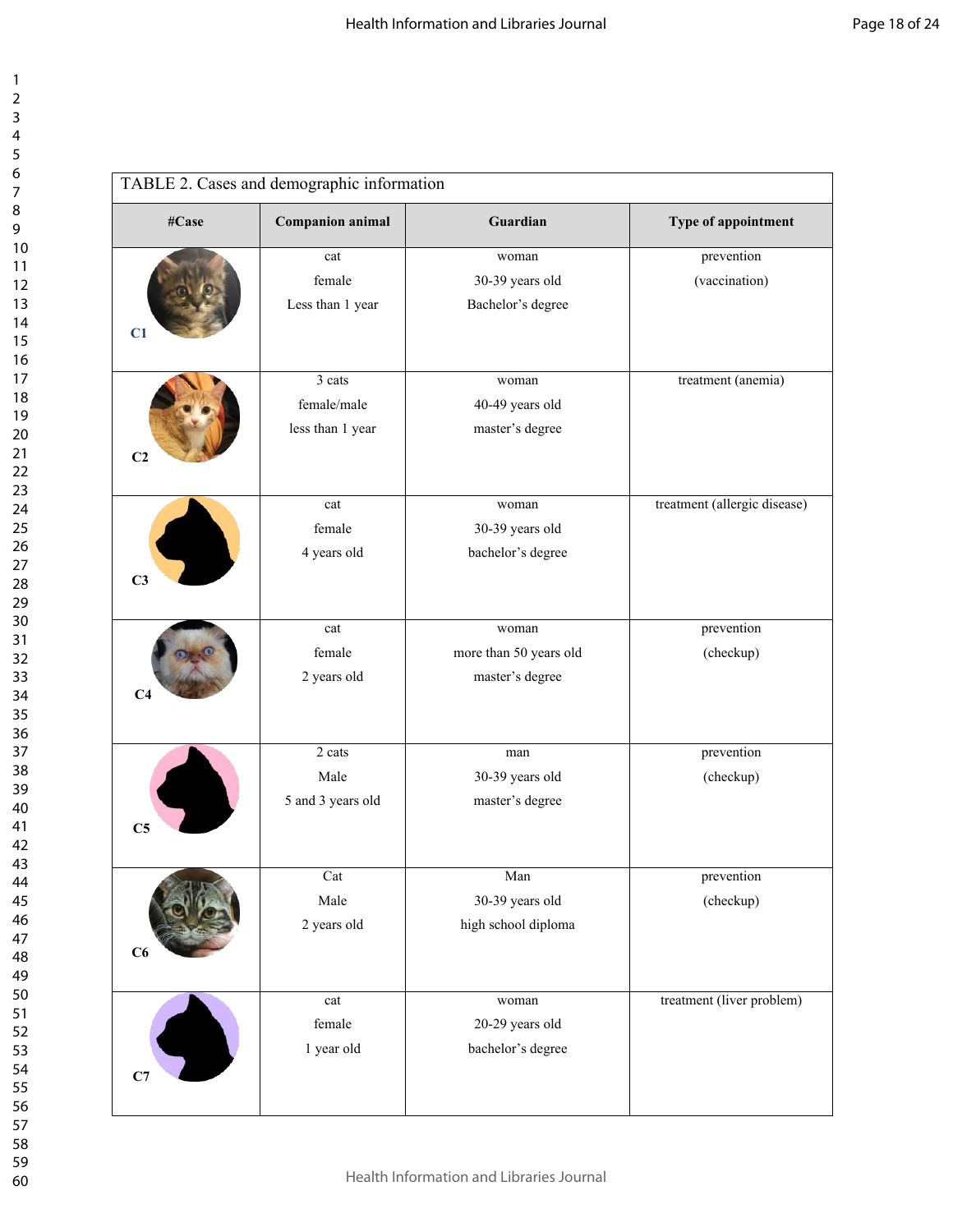| 1                            |
|------------------------------|
| 2                            |
| 3                            |
| 4                            |
| 5                            |
| 6                            |
|                              |
| 8                            |
| $\mathbf$<br>)               |
| 10                           |
| 1                            |
| 1                            |
| $\mathbf{1}$<br>2            |
| 13                           |
| 1<br>4                       |
| 15                           |
| 16                           |
| 1                            |
| 18                           |
| 19                           |
| 20                           |
| $\overline{21}$              |
| $\overline{2}$<br>,          |
| $\overline{2}$<br>3          |
| $\frac{24}{3}$               |
| 25                           |
| 26                           |
|                              |
| 27                           |
| $\overline{28}$              |
| 29                           |
| 30                           |
| $\overline{\textbf{3}}$      |
| $\overline{\mathbf{3}}$<br>, |
| $\overline{\mathbf{3}}$<br>ξ |
| 34                           |
| 35                           |
| 36                           |
| 37                           |
| $\overline{\bf 8}$           |
| 39                           |
| 40                           |
|                              |
| 41                           |
| 42                           |
| 43                           |
| 44                           |
| 45                           |
| 46                           |
| 47                           |
| 48                           |
| 49                           |
| 50                           |
| 51                           |
| 5.<br>2                      |
| 53                           |
| 54                           |
| 55                           |
|                              |
| 56                           |
| 57                           |
| 58                           |
| 59                           |

|                | cat               | man                    | treatment (dental issue) |
|----------------|-------------------|------------------------|--------------------------|
|                | female            | 40-49 years old        |                          |
|                | 6 years old       | master's degree        |                          |
| C8             |                   |                        |                          |
|                |                   |                        |                          |
|                | cat               | man                    | prevention               |
|                | male              | 20-29 years old        | (checkup)                |
|                | 2 years old       | bachelor's degree      |                          |
| CS             |                   |                        |                          |
|                |                   |                        |                          |
|                | cat               | man                    | prevention               |
|                | female            | 20-29 years old        | (parasite prevention)    |
|                | Less than 1 year  | high school diploma    |                          |
| C10            |                   |                        |                          |
|                |                   |                        |                          |
|                | dog               | man                    | prevention               |
|                | female            | 40-49 years old        | (vaccination)            |
|                | Less than 1 year  | Bachelor's degree      |                          |
| D1             |                   |                        |                          |
|                |                   |                        |                          |
|                | dog               | woman                  | prevention               |
|                | female            | 20-29 years old        | (checkup)                |
|                | 3 years old       | bachelor's degree      |                          |
| D2             |                   |                        |                          |
|                |                   |                        |                          |
|                | dog               | woman                  | treatment (anorexia)     |
|                | female            | more than 50 years old |                          |
|                | 6 years old       | bachelor's degree      |                          |
| D <sub>3</sub> |                   |                        |                          |
|                |                   |                        |                          |
|                | $2 \text{ dogs}$  | woman                  | prevention               |
|                | females           | 30-39 years old        | (vaccination)            |
|                | 6 and 2 years old | high school diploma    |                          |
| D <sub>4</sub> |                   |                        |                          |
|                |                   |                        |                          |
|                | dog               | man                    | treatment (dental issue) |
|                | female            | 30-39 years old        |                          |
|                | 10 years old      | master's degree        |                          |
|                |                   |                        |                          |
| D <sub>5</sub> |                   |                        |                          |
|                |                   |                        |                          |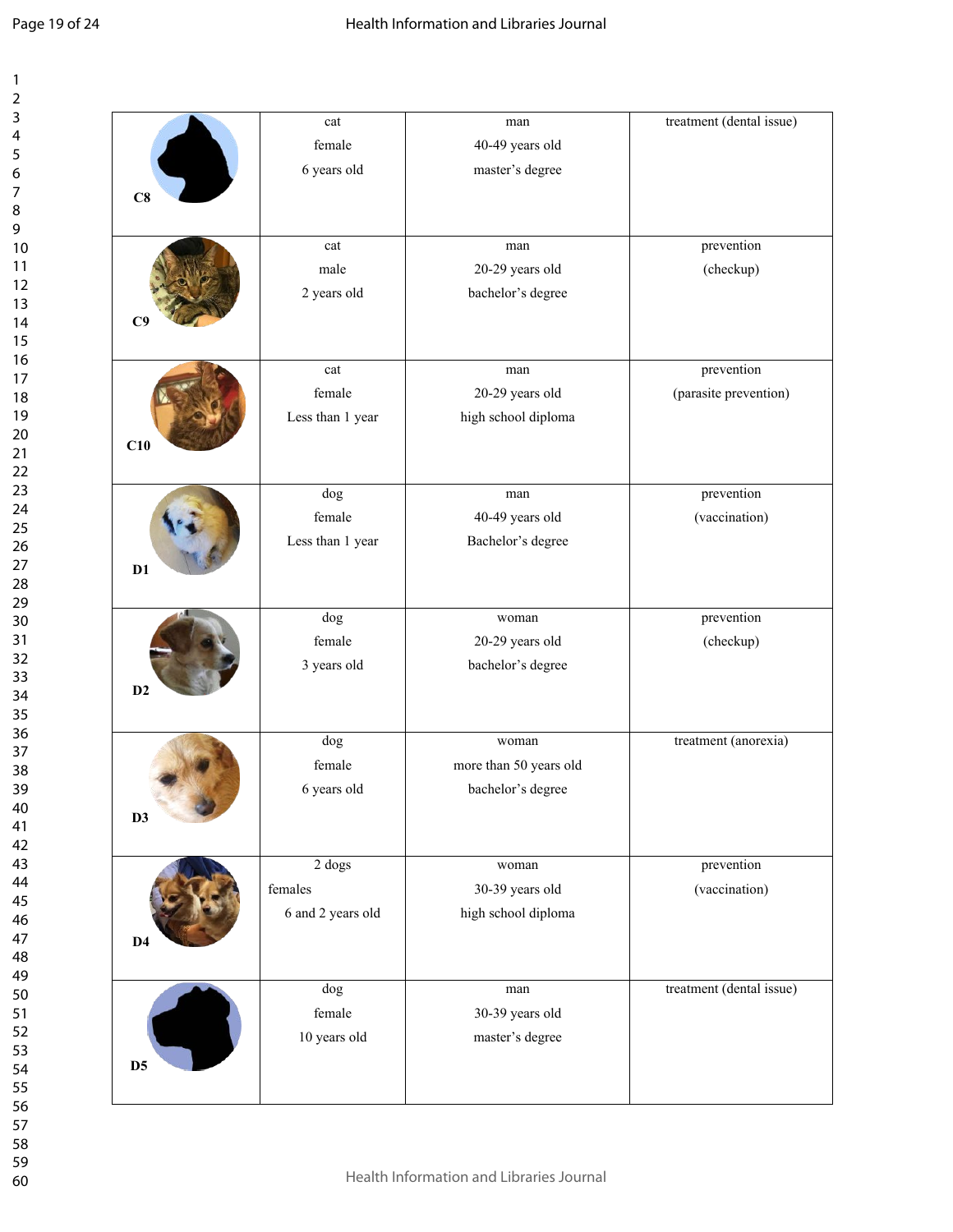| 2                       |                         |
|-------------------------|-------------------------|
| 3                       |                         |
|                         |                         |
| 4                       |                         |
| 5                       |                         |
|                         |                         |
| 6                       |                         |
|                         |                         |
| 8                       |                         |
|                         |                         |
| )<br>¢                  |                         |
|                         | 10                      |
|                         |                         |
| 1                       | $\mathbf{1}$            |
| $\mathbf{1}$            | フ                       |
|                         |                         |
|                         | $\overline{13}$         |
|                         | $\overline{14}$         |
|                         | 15                      |
|                         |                         |
|                         | 16                      |
|                         | 17                      |
|                         |                         |
|                         | 18                      |
|                         | 19                      |
|                         |                         |
|                         | 20                      |
|                         | $\overline{21}$         |
|                         | $\overline{22}$         |
|                         |                         |
|                         | 23                      |
|                         | 24                      |
|                         |                         |
|                         | 25                      |
|                         | 26                      |
|                         |                         |
|                         | $\frac{27}{2}$          |
|                         | $\frac{28}{3}$          |
|                         | 29                      |
|                         |                         |
|                         | 30                      |
|                         | $\overline{\textbf{3}}$ |
|                         |                         |
| $\overline{\mathbf{3}}$ | 2                       |
| $\overline{\mathbf{3}}$ | ξ                       |
|                         |                         |
|                         | 34                      |
|                         | 35                      |
|                         | 36                      |
|                         |                         |
|                         | 37                      |
|                         | 38                      |
|                         |                         |
| 3S                      | J                       |
|                         | 40                      |
|                         |                         |
| 41                      |                         |
|                         | 42                      |
| 43                      |                         |
|                         |                         |
| 44                      |                         |
| 45                      |                         |
|                         |                         |
| 46                      |                         |
| 47                      |                         |
| 48                      |                         |
|                         |                         |
|                         | 49                      |
|                         | 50                      |
|                         |                         |
| 51                      |                         |
| 5                       | 2                       |
| 53                      |                         |
|                         |                         |
|                         | 54                      |
| 55                      |                         |
|                         |                         |
|                         | 56                      |
| 57                      |                         |
|                         |                         |
|                         | 58                      |
|                         | 59                      |
|                         |                         |

|                | $\overline{2 \text{ dogs}}$ | man                 | treatment (respiratory disease) |
|----------------|-----------------------------|---------------------|---------------------------------|
|                | male/female                 | 30-39 years old     |                                 |
|                | 3 years old                 | bachelor's degree   |                                 |
| D <sub>6</sub> |                             |                     |                                 |
|                |                             |                     |                                 |
|                | dog                         | woman               | treatment (parvovirus)          |
|                | male                        | 40-49 years old     |                                 |
|                | Less than 1 year            | bachelor's degree   |                                 |
| D7             |                             |                     |                                 |
|                |                             |                     |                                 |
|                | $\overline{dog}$            | woman               | treatment (respiratory disease) |
|                | female                      | 40-49 years old     |                                 |
|                | 7 years old                 | high school diploma |                                 |
| D <sub>8</sub> |                             |                     |                                 |
|                |                             |                     |                                 |
|                | dog                         | man                 | prevention                      |
|                | male                        | 30-39 years old     | (parasite prevention)           |
|                | Less than 1 year            | bachelor's degree   |                                 |
|                |                             |                     |                                 |
| D <sub>9</sub> |                             |                     |                                 |
|                |                             |                     |                                 |
|                | dog                         | woman               | treatment (skin infection)      |
|                | male                        | 20-29 years old     |                                 |
|                | 9 years old                 | high school diploma |                                 |
| D10            |                             |                     |                                 |
|                |                             |                     |                                 |
|                |                             |                     |                                 |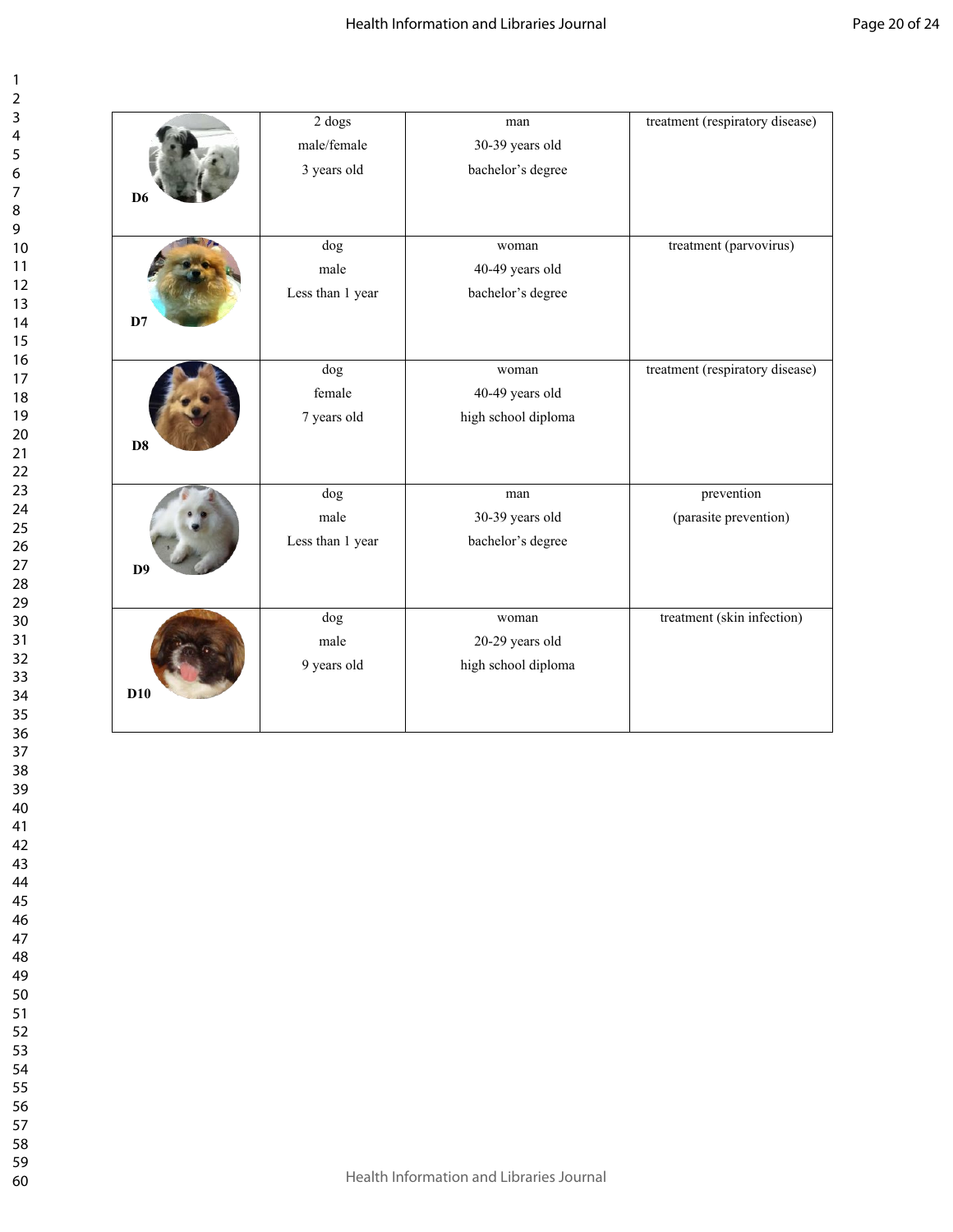# Page 21 of 24

information prescription Health Information and Libraries Journal

|                                                    |                             | <b>Application of</b> |                             | <b>Satisfaction with</b> |
|----------------------------------------------------|-----------------------------|-----------------------|-----------------------------|--------------------------|
| <b>Guardian singularity</b>                        | information<br>prescription |                       | information<br>prescription |                          |
|                                                    |                             |                       |                             |                          |
| <b>Information seeking behaviour</b>               | $r_{s}$                     | p-value               | $r_{s}$                     | p-value                  |
| Frequency of searching for online companion        | 0.717                       | $0.00*$               | 0.525                       | $0.021*$                 |
| animal health information                          |                             |                       |                             |                          |
| Perceived difficulty of searching online           | $-0.237$                    | 0.394                 | 0.236                       | 0.361                    |
| companion animal health information                |                             |                       |                             |                          |
| Frequency of using search engines to find online   | 0.109                       | 0.601                 | 0.306                       | 0.133                    |
| companion animal health information                |                             |                       |                             |                          |
| Frequency of using pre-known websites to find      | 0.560                       | $0.019*$              | 0.552                       | 0.021                    |
| online companion animal health information         |                             |                       |                             |                          |
| Search online companion animal health              | 0.241                       | 0.200                 | 0.284                       | 0.325                    |
| information because of personal curiosity          |                             |                       |                             |                          |
| Search online companion animal health              | 0.692                       | $0.021*$              | 0.760                       | $0.001 >$ *              |
| information to better understand the information   |                             |                       |                             |                          |
| provided by the veterinarian                       |                             |                       |                             |                          |
| Search online companion animal health              | 0.435                       | 0.055                 | 0.545                       | $0.0311*$                |
| information due to disagreement with the           |                             |                       |                             |                          |
| information provided by the veterinarian           |                             |                       |                             |                          |
| Affective aspects of information-seeking behaviour |                             |                       |                             |                          |
| Feeling disappointed and frustrated by not         | 0.832                       | $0.028*$              | 0.715                       | $0.041*$                 |
| finding useful information on the internet         |                             |                       |                             |                          |
| Feeling confused and misunderstood by the          | 0.069                       | 0.773                 | 0.046                       | 0.842                    |
| information found online                           |                             |                       |                             |                          |
| Feeling worried and scared by the information      | $-0.113$                    | 0.352                 | 0.013                       | 0.792                    |
| found online                                       |                             |                       |                             |                          |
| Feeling confused and desperate because of the      | 0.612                       | $0.05*$               | 0.598                       | $0.05*$                  |
| vast amount of information found the Internet      |                             |                       |                             |                          |
| Feeling comforted and relieved by the              | 0.072                       | 0.602                 | 0.190                       | 0.460                    |
| information I have found                           |                             |                       |                             |                          |

TABLE 3. Spearman correlation coefficient results between guardian singularity and reactions to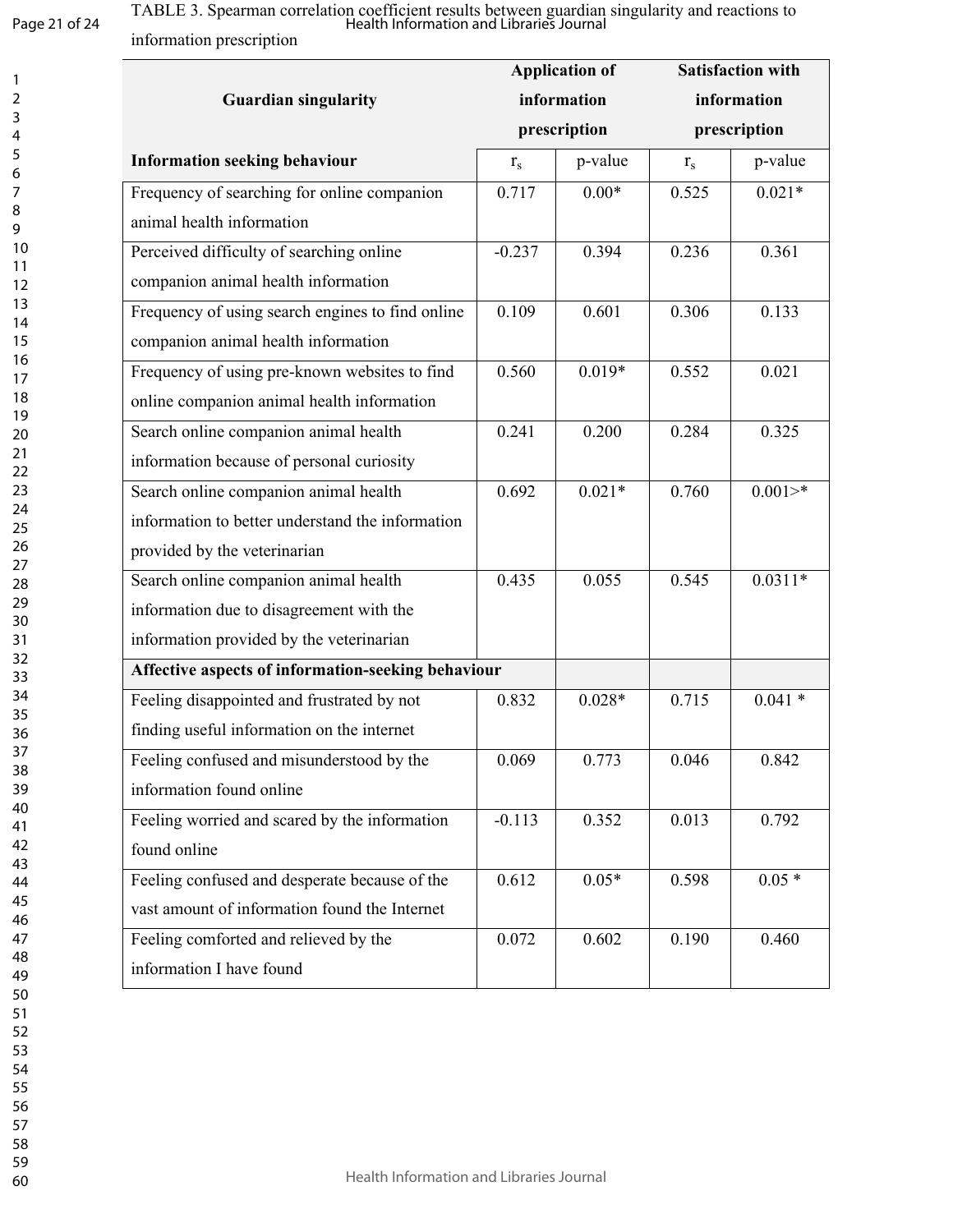| eHealth literacy Skills                                                                                           |          |             |          |             |
|-------------------------------------------------------------------------------------------------------------------|----------|-------------|----------|-------------|
| To know what resources about companion<br>animal health are available on the internet                             | 0.224    | 0.309       | $-0.384$ | 0.211       |
| To know where to find help online companion<br>animal health information                                          | 0.374    | 0.102       | 0.491    | 0.364       |
| To know how to find helpful online companion<br>animal health information                                         | $-0.372$ | 0.384       | 0.683    | 0.281       |
| To know how to use online companion animal<br>health information to answer my questions                           | 0.263    | 0.223       | 0.222    | 0.258       |
| To know how to use online companion animal<br>health information to help my companion animal                      | 0.549    | 0.161       | 0.533    | 0.411       |
| To know how to evaluate online companion<br>animal health information                                             | 0.699    | $0.001 >$ * | 0.482    | 0.274       |
| The ability to distinguished between the high<br>and low quality of online companion animal<br>health information | 0.752    | $0.012*$    | 0.619    | $0.032*$    |
| The ability to confidently use online companion<br>animal health information                                      | 0.734    | $0.035*$    | 0.590    | $0.001 >$ * |
| Total score of eHealth literacy level                                                                             | 0.766    | $0.001 >$ * | 0.716    | $0.015*$    |
| Human-companion animal relationship                                                                               |          |             |          |             |
| Companion animal-guardian interaction                                                                             | 0.249    | 0.017       | 0.692    | 0.702       |
| Perceived emotional closeness with the<br>companion animal                                                        | 0.828    | $0.001 >$ * | $-0.356$ | 0.123       |
| Perceived Costs of caring companion animal                                                                        | 0.393    | 0.140       | 0.510    | 0.244       |
| Total score of human-companion animal bond                                                                        | 0.755    | $0.017*$    | 0.521    | 0.337       |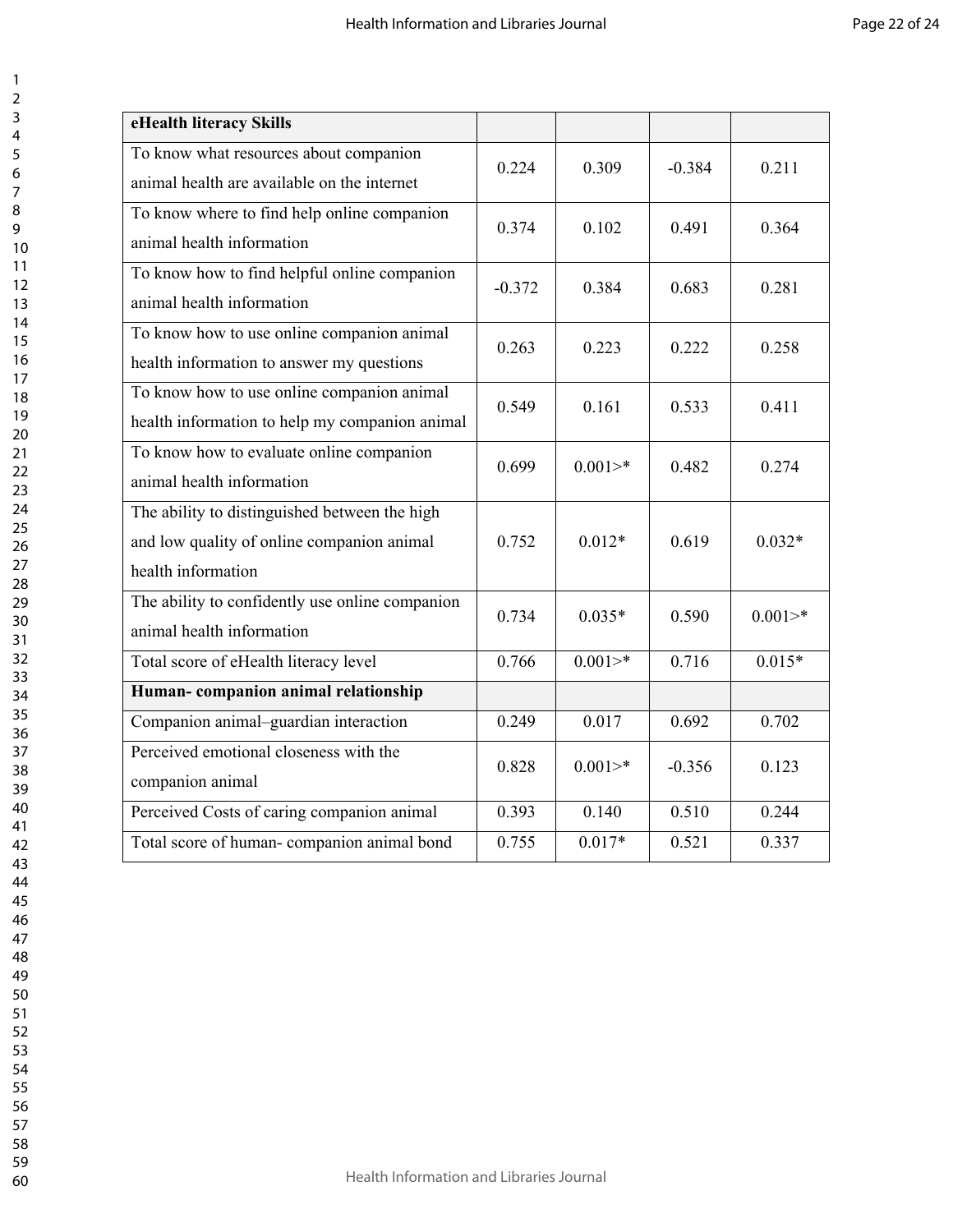TABLE 4. Spearman correlation coefficient results between guardian-professional interaction and reactions to information prescription

|                                          | <b>Application of</b><br>information |          | <b>Satisfaction with</b><br>information |          |
|------------------------------------------|--------------------------------------|----------|-----------------------------------------|----------|
|                                          |                                      |          |                                         |          |
| <b>Guardian-professional interaction</b> | prescription                         |          | prescription                            |          |
|                                          | r <sub>s</sub>                       | p-value  | $r_{\rm s}$                             | p-value  |
| Data gathering                           | 0.717                                | $0.00*$  | 0.525                                   | $0.021*$ |
| Education and counseling                 | $-0.237$                             | 0.394    | 0.236                                   | 0.361    |
| Relationship building                    | 0.109                                | 0.601    | 0.306                                   | 0.133    |
| Activation and partnership               | 0.560                                | $0.019*$ | 0.552                                   | 0.021    |
| Relationship-centered score              | 0.241                                | 0.200    | 0.284                                   | 0.325    |